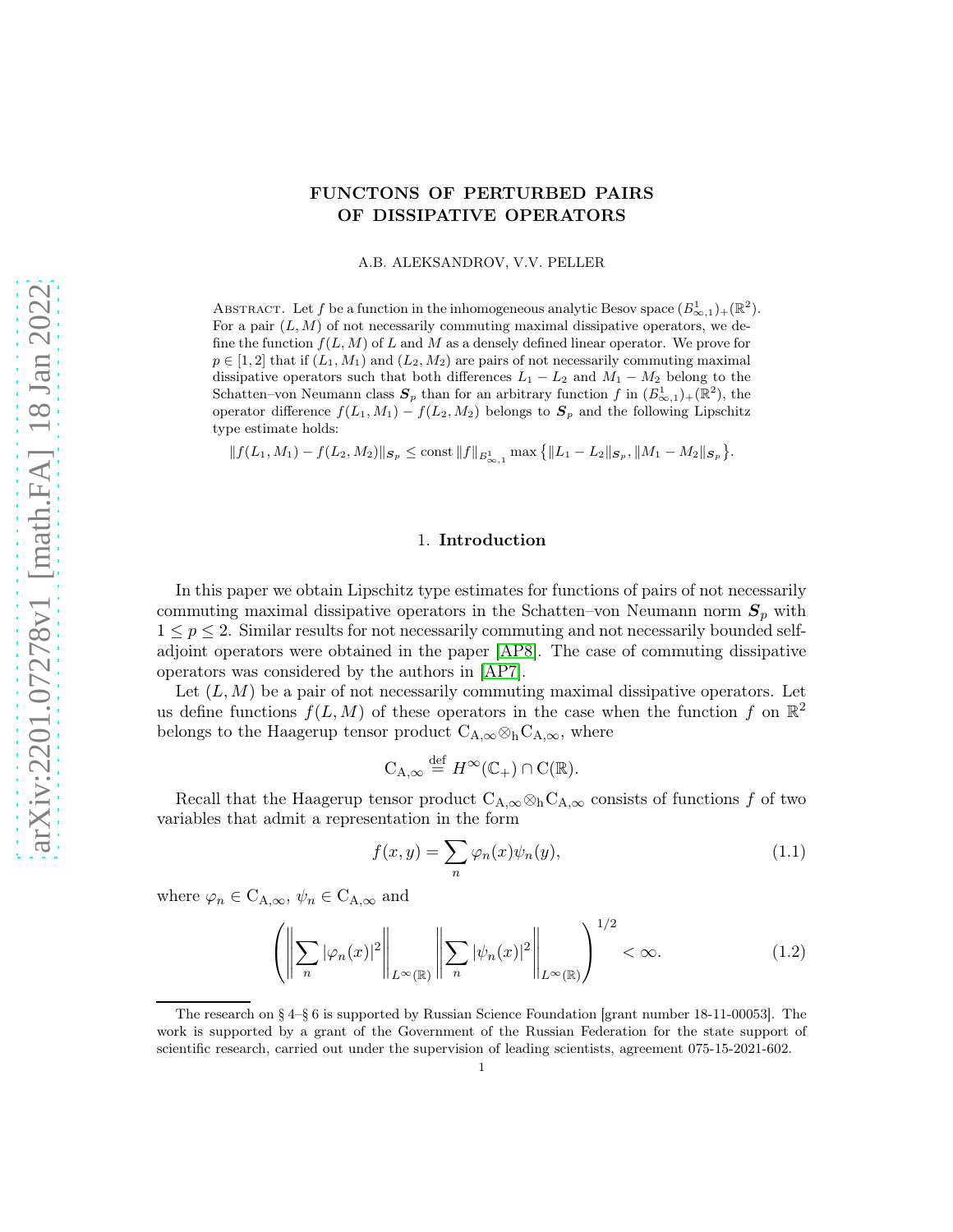The norm of f in  $C_{A,\infty} \otimes_h C_{A,\infty}$  is, by definition, the infimum of the left-hand side of  $(1.2)$  over all representations of f in the form  $(1.1)$ .

Let  $f \in C_{A,\infty} \otimes_h C_{A,\infty}$ . Then we can define the function f of the pair  $(L, M)$  of not necessarily commuting maximal dissipative operators by

<span id="page-1-0"></span>
$$
f(L,M) \stackrel{\text{def}}{=} \iint_{\mathbb{R} \times \mathbb{R}} f(x,y) \, d\mathcal{E}_L(x) \, d\mathcal{E}_M(y),\tag{1.3}
$$

where  $\mathscr{E}_L$  and  $\mathscr{E}_M$  are the semi-spectral measures of L and M. We refer the reader to [\[AP6\]](#page-16-2) and [\[AP7\]](#page-16-1) where the semi-spectral measure of a maximal dissipative operator is defined and integrals with respect to semi-spectral measures are discussed.

Note that for  $f \in C_{A,\infty} \otimes_h C_{A,\infty}$ , the operator  $f(L,M)$  is bounded and

$$
||f(L,M)|| \leq ||f||_{\mathcal{C}_{\mathcal{A},\infty} \otimes_{\mathcal{b}} \mathcal{C}_{\mathcal{A},\infty}}.
$$

Recall that for a function f in  $C_{A,\infty} \otimes_h C_{A,\infty}$ , the integral on the right-hand side of [\(1.3\)](#page-1-0) can be defined, for example, by

$$
f(L, M) \stackrel{\text{def}}{=} \sum_{n} \varphi_n(L) \psi_n(M).
$$

The series converges in the weak operator topology and the sum does not depend on the choice of a representation [\(1.1\)](#page-0-1).

In this paper we define the operator  $f(L, M)$  for a broader class of functions than  $C_{A,\infty} \otimes_h C_{A,\infty}$ , however, in this case the operator  $f(L,M)$  is not necessarily bounded anymore.

Recall that it was shown in [\[ANP\]](#page-16-3) that for pairs  $(A_1, B_1)$  and  $(A_2, B_2)$  of not necessarily commuting bounded self-adjoint operators  $A$  and  $B$  and a function  $f$  in the *homogeneous* Besov space  $B^1_{\infty,1}(\mathbb{R}^2)$  the functions  $f(A_1, B_1)$  and  $f(A_2, B_2)$  of the operators  $(A_1, B_1)$ and  $fA_2, B_2$  are defined and the following estimate

<span id="page-1-1"></span>
$$
||f(A_1, B_1) - f(A_2, B_2)||_{\mathcal{S}_p} \le \text{const} ||f||_{B^1_{\infty, 1}} \max \left\{ ||A_1 - B_1||_{\mathcal{S}_p}, ||A_2 - B_2||_{\mathcal{S}_p} \right\}. \tag{1.4}
$$

holds for all  $p \in [1, 2]$ . In the same paper [\[ANP\]](#page-16-3) it was shown that for  $p > 2$  (for the operator norm  $p = \infty$ ) the inequality [\(1.4\)](#page-1-1) cannot hold for all bounded self-adjoint operators.

The main result of this article is a version of inequality [\(1.4\)](#page-1-1) for dissipative operators and for functions f in the *inhomogeneous* analytic Besov class  $(B_{\infty,1}^1)_+(\mathbb{R}^2)$ . In other words, we are going to prove that for  $p \in [1,2]$ , the following inequality holds:

$$
|| f(L_1, B_1) - f(L_2, M_2)||_{\mathcal{S}_p} \le \text{const } || f ||_{B_{\infty,1}^1} \max \left\{ ||L_1 - M_1||_{\mathcal{S}_p}, ||L_2 - M_2||_{\mathcal{S}_p} \right\}
$$

for all  $f \in (B^1_{\infty,1})_+(\mathbb{R}^2)$  and arbitrary dissipative operators  $L_1$ ,  $M_1$ ,  $L_2$  and  $M_2$ .

As in [\[ANP\]](#page-16-3) an important role here will be played by triple operator integrals. A brief introduction ti triple operator integrals is given in § [3.](#page-4-0) In § [4](#page-8-0) we define functions of pairs of not necessarily commuting maximal dissipative operators. In § [5](#page-10-0) we obtain for this functional calculus Lipschitz type estimates in the norm of  $S_p$ ,  $1 \leq p \leq 2$ .

Finally, we give in §2 a brief discussion of the Besov classes  $B^1_{\infty,1}(\mathbb{R}^2)$ ,  $B^1_{\infty,1}(\mathbb{R}^2)$  and  $(B^1_{\infty,1})_+(\mathbb{R}^2)$ .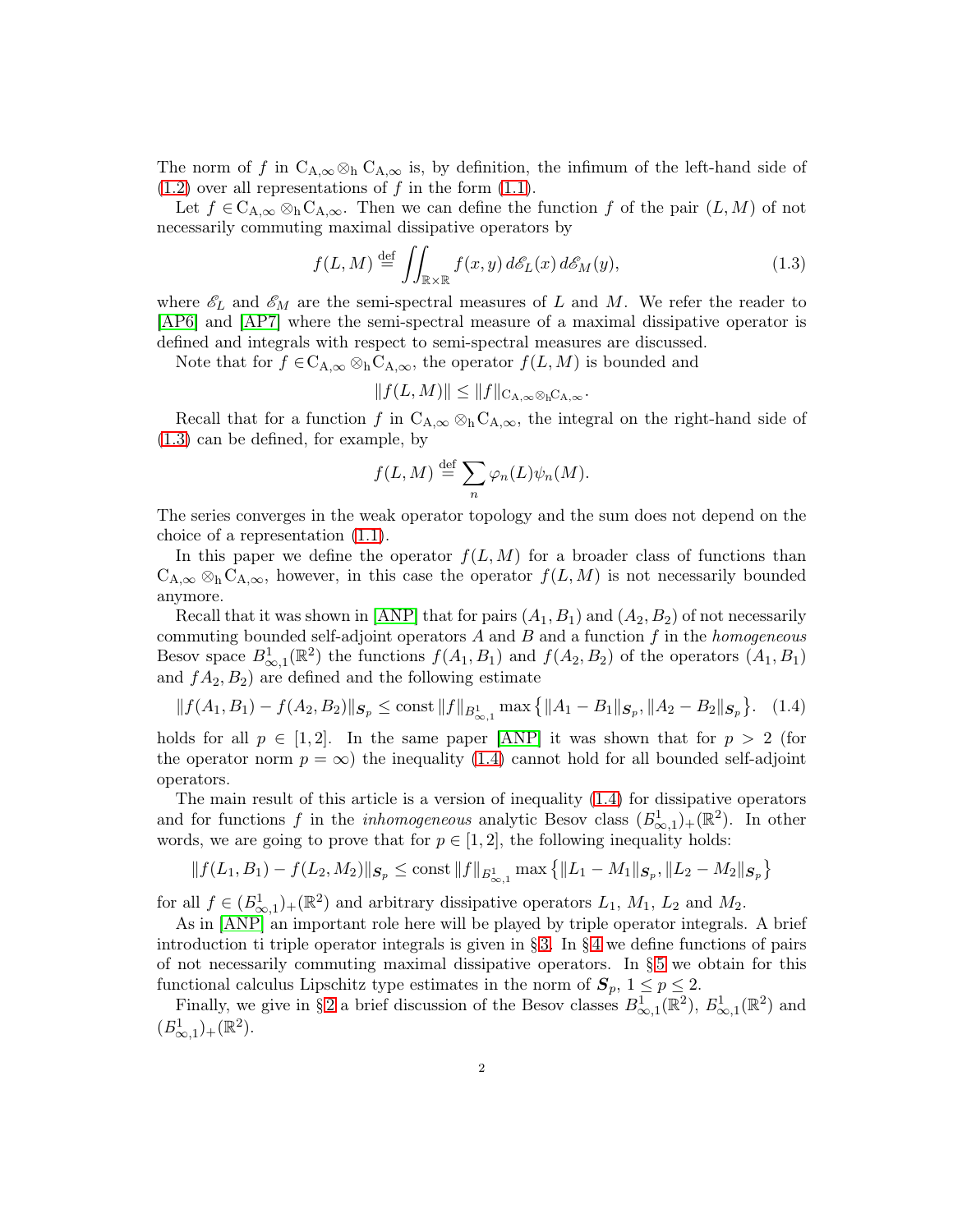#### 2. Besov spaces

<span id="page-2-0"></span>In this paper we deal with the homogeneous Besov class  $B^1_{\infty,1}(\mathbb{R}^2)$ , with inhomogeneous Besov class  $B^1_{\infty,1}(\mathbb{R}^2)$  with the inhomogeneous analytic Besov class  $(B^1_{\infty,1})_+(\mathbb{R}^2)$ . We refer the reader to the book [\[Pee\]](#page-16-4), as well as to the papers [\[ANP\]](#page-16-3) and [\[AP4\]](#page-16-5) for additional information on Besov classes  $B_{p,q}^s(\mathbb{R}^d)$ . Here we give a definition only in the case when  $p = \infty$ ,  $q = s = 1$  and  $d = 2$ . Let w be an infinitely differentiable function on the real line R such that

$$
w \ge 0
$$
,  $\text{supp } w \subset \left[\frac{1}{2}, 2\right]$ , and  $w(t) = 1 - w\left(\frac{t}{2}\right)$  for  $t \in [1, 2]$ . (2.1)

With each  $n \in \mathbb{Z}$  we associate the function  $W_n$  on  $\mathbb{R}^2$  such that

$$
(\mathscr{F}W_n)(x) = w\left(\frac{\|x\|_2}{2^n}\right), \quad n \in \mathbb{Z}, \quad x = (x_1, x_2), \quad \|x\|_2 \stackrel{\text{def}}{=} (x_1^2 + x_2^2)^{1/2},
$$

where  $\mathscr F$  denotes the *Fourier transform* defined on  $L^1(\mathbb{R}^2)$  by

$$
(\mathscr{F}f)(t) = \int_{\mathbb{R}^2} f(x)e^{-i(x,t)} dx, \quad x = (x_1, x_2), \quad t = (t_1, t_2), \quad (x, t) \stackrel{\text{def}}{=} x_1t_1 + x_2t_2.
$$

Clearly,

$$
\sum_{n\in\mathbb{Z}}(\mathscr{F}W_n)(t)=1,\quad t\in\mathbb{R}^2\setminus\{0\}.
$$

With each tempered distribution  $f \in \mathscr{S}'(\mathbb{R}^2)$  we associate the sequence of functions  ${f_n}_{n\in\mathbb{Z}},$ 

<span id="page-2-2"></span>
$$
f_n \stackrel{\text{def}}{=} f * W_n. \tag{2.2}
$$

The formal series  $\sum_{n\in\mathbb{Z}}f_n$  is called a Littlewood–Payley expansion of f. The series does not have to converge to  $f$ .

First we define the homogeneous Besov class  $\dot{B}^1_{\infty,1}(\mathbb{R}^2)$  as the space of tempered distributions  $f \in \mathscr{S}'(\mathbb{R}^2)$  such that

<span id="page-2-1"></span>
$$
||f||_{B^{1}_{\infty,1}} \stackrel{\text{def}}{=} \sum_{n \in \mathbb{Z}} 2^n ||f_n||_{L^{\infty}} < \infty.
$$
 (2.3)

In accordance with this definition the space  $\dot{B}^1_{\infty,1}(\mathbb{R}^2)$  contains all polynomials and  $||f||_{B^1_{\infty,1}} = 0$  for every polynomial f. Moreover, a distribution f is determined uniquely by the sequence  $\{f_n\}_{n\in\mathbb{Z}}$  up to a polynomial. It is easy to see that the series  $\sum_{n\geq 0} f_n$ converges in  $\mathscr{S}'(\mathbb{R}^2)$ . However, the series  $\sum_{n<0} f_n$  in general can diverge. Clearly, the series

$$
\sum_{n<0} \frac{\partial f_n}{\partial x_1} \quad \text{and} \quad \sum_{n<0} \frac{\partial f_n}{\partial x_2} \tag{2.4}
$$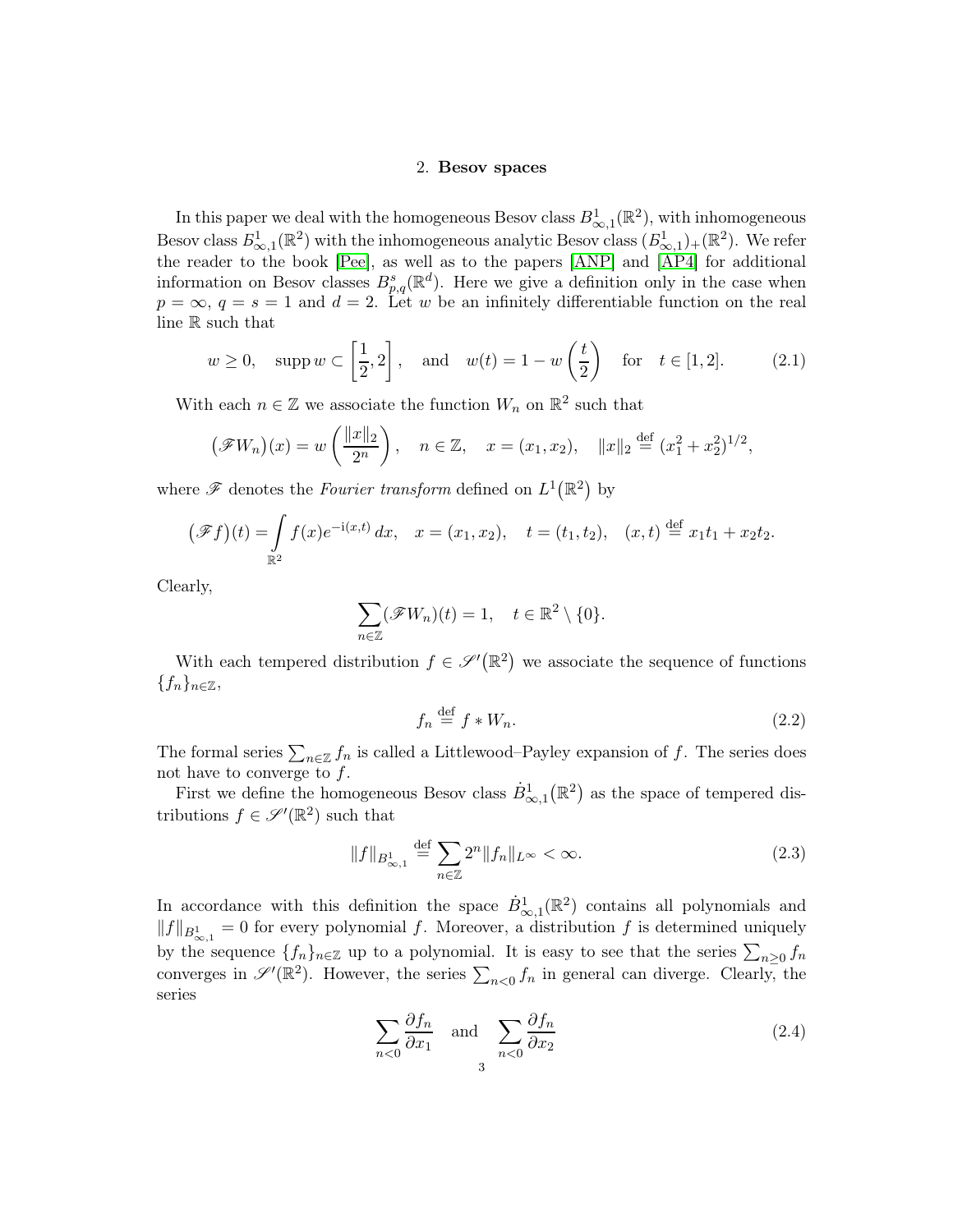converge uniformly on  $\mathbb{R}^2$  for an arbitrary f in  $\dot{B}^1_{\infty,1}(\mathbb{R}^2)$ . Now we are going to say that a function f belongs to the *(reduced)* homogeneous Besov class  $B^1_{\infty,1}(\mathbb{R}^2)$ , if [\(2.3\)](#page-2-1) holds and

$$
\frac{\partial f}{\partial x_j} = \sum_{n \in \mathbb{Z}} \frac{\partial f_n}{\partial x_j}, \quad j = 1, 2.
$$

In this case the function f is determined by the sequence  $\{f_n\}_{n\in\mathbb{Z}}$  uniquely up to a constant, and a polynomial g belongs to  $B^1_{\infty,1}(\mathbb{R}^2)$  if and only if it is a constant.

In contrast with our previous papers we are going to use in this paper the inhomogeneous Besov space  $B^1_{\infty,1}(\mathbb{R}^2)$ . We define the function  $W^{[0]}$  by

$$
\big(\mathscr{F}W^{[0]}\big)(t) = 1 - \sum_{n\geq 1} \big(\mathscr{F}W_n\big)(t), \quad t \in \mathbb{R}^2.
$$

It is easy to see that

$$
(\mathscr{F}W^{[0]})(t) = 1
$$
, if  $||t||_2 \le 1$  and  $\text{supp }\mathscr{F}W^{[0]} \subset \{t \in \mathbb{R}^2 : ||t||_2 \le 2\}.$ 

We say that a tempered distribution f on  $\mathbb{R}^2$  belongs to the *inhomogeneous Besov space*  $E^1_{\infty,1}(\mathbb{R}^2)$  if

<span id="page-3-0"></span>
$$
f^{[0]} \stackrel{\text{def}}{=} f * W^{[0]} \in L^{\infty}(\mathbb{R}^2) \quad \text{and} \quad \sum_{n \ge 1} 2^n \|f_n\|_{L^{\infty}} < \infty. \tag{2.5}
$$

The norm of a function  $f$  in  $B^1_{\infty,1}(\mathbb{R}^2)$  can be defined as

$$
||f||_{B^{1}_{\infty,1}} \stackrel{\text{def}}{=} ||f^{[0]}||_{L^{\infty}} + \sum_{n\geq 1} 2^{n} ||f_{n}||_{L^{\infty}}.
$$

It is easy to see that if  $f \in B^1_{\infty,1}(\mathbb{R}^2)$ , then

$$
\frac{\partial f}{\partial x_j} = \frac{\partial f^{[0]}}{\partial x_j} + \sum_{n \ge 1} \frac{\partial f_n}{\partial x_j}, \quad j = 1, 2.
$$

Moreover, the series converges uniformly. Clearly,  $B^1_{\infty,1}(\mathbb{R}^2)$  is dense in  $B^1_{\infty,1}(\mathbb{R}^2)$ .

We define now the inhomogeneous *analytic* Besov class  $(B_{\infty,1}^1)_+({\mathbb{R}}^2)$  by

$$
(B_{\infty,1}^1)_+(\mathbb{R}^2) \stackrel{\text{def}}{=} \{f \in B_{\infty,1}^1(\mathbb{R}^2) : \text{supp }\mathscr{F}f \subset [0,+\infty)^2\}.
$$

The analytic Besov class  $(B_{\infty,1}^1)_+ (\mathbb{R}^2)$  is a subspace of the Besov class  $B_{\infty,1}^1(\mathbb{R}^2)$ .

We would like to mention that our notation slightly differs form the standard one (see e.g., [\[Pee\]](#page-16-4)). However, we believe that our notation is more convenient.

It is well known and it is easy to prove that  $B^1_{\infty,1}(\mathbb{R}^2) = B^1_{\infty,1}(\mathbb{R}^2) \bigcap L^{\infty}(\mathbb{R}^2)$ . With each positive number  $\sigma$  we associate two subspaces

$$
\mathscr{E}_{\sigma}^{\infty}(\mathbb{R}^2) \stackrel{\text{def}}{=} \Big\{ f \in L^{\infty}(\mathbb{R}^2) : \ \operatorname{supp} \mathscr{F} f \subset \{ t \in \mathbb{R}^2 : \ \|t\|_2 \le \sigma \} \Big\}.
$$

and

$$
(\mathscr{E}_{\sigma}^{\infty})_{+}(\mathbb{R}^{2}) \stackrel{\text{def}}{=} \left\{ f \in \mathscr{E}_{\sigma}^{\infty}(\mathbb{R}^{2}) : \operatorname{supp} \mathscr{F} f \subset [0, +\infty)^{2} \right\}.
$$

Clearly,  $(\mathscr{E}_{\sigma}^{\infty})_{+}(\mathbb{R}^{2}) \subset \mathscr{E}_{\sigma}^{\infty}(\mathbb{R}^{2}) \subset C^{\infty}(\mathbb{R})$ .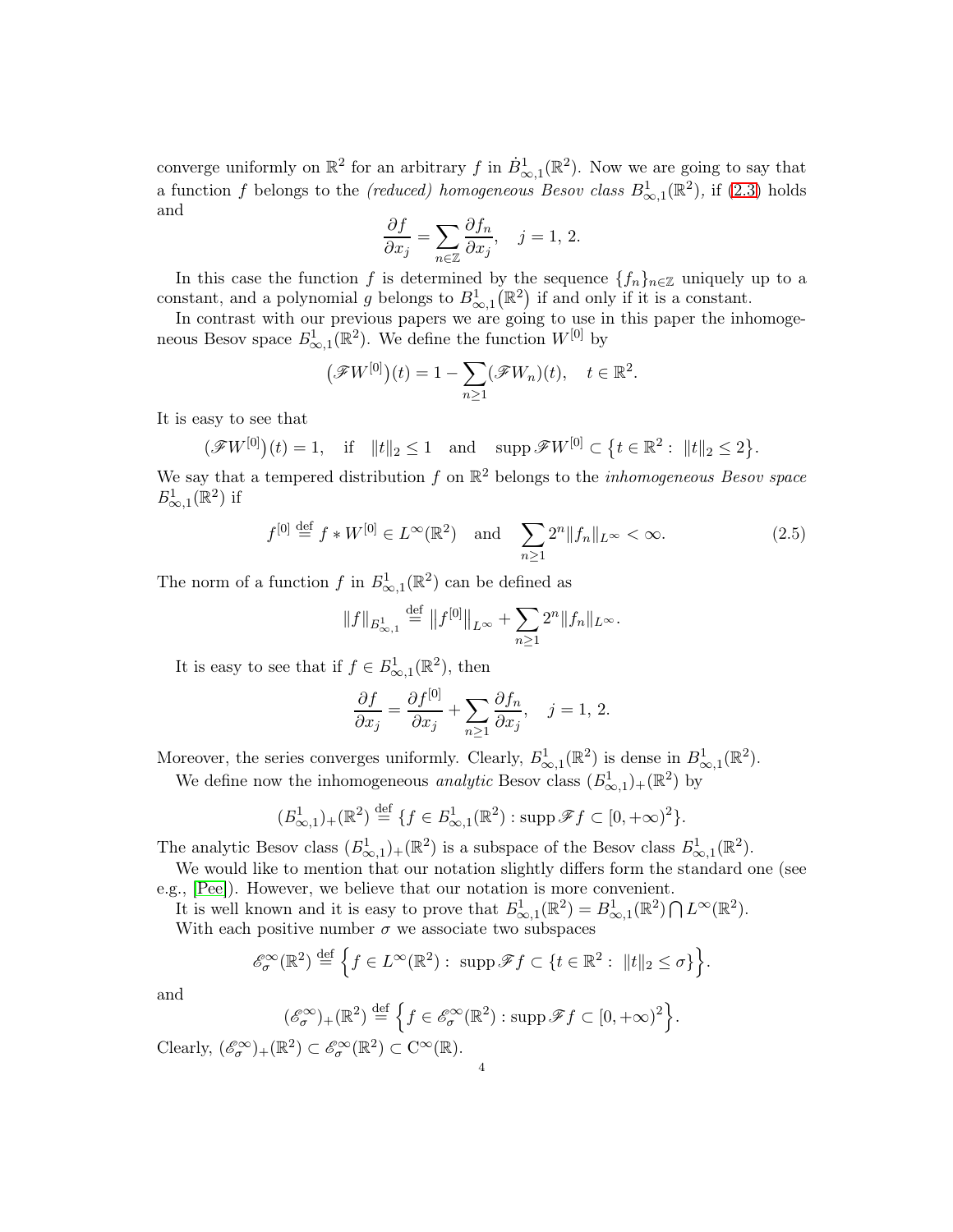Note that  $f_n \in \mathscr{E}_{2^{n+1}}(\mathbb{R}^2)$  for all  $n \in \mathbb{Z}$ , where  $f_n$  is defined in [\(2.2\)](#page-2-2). In particular, if  $f \in (B_{\infty,1}^1)_+(\mathbb{R}^2)$ , then  $f_n \in (\mathscr{E}_{2^{n+1}}^{\infty})_+(\mathbb{R}^2)$  and  $f^{[0]} \in (\mathscr{E}_2^{\infty})_+(\mathbb{R}^2)$ , where  $f^{[0]}$  is defined in  $(2.5).$  $(2.5).$ 

# <span id="page-4-0"></span>3. Triple operator integrals and Haagerup-like tensor products

A triple operator integral – is an expression of the form

<span id="page-4-1"></span>
$$
\int_{\mathcal{X}_1} \int_{\mathcal{X}_2} \int_{\mathcal{X}_3} \Psi(x_1, x_2, x_3) \, dE_1(x_1) T \, dE_2(x_2) R \, dE_3(x_3),\tag{3.1}
$$

where  $\Psi$  is a bounded measurable function on  $\mathscr{X}_1 \times \mathscr{X}_2 \times \mathscr{X}_3$ ;  $E_1$ ,  $E_2$  and  $E_3$  are spectral measures on Hilbert space, and  $T$  and  $R$  are bounded linear operators. Such triple operator integrals can be defined under certain conditions on  $\Psi$ , T and R.

In [\[Pe3\]](#page-16-6) triple operator integrals of the form [\(3.1\)](#page-4-1) were defined for arbitrary bounded linear operators T and R and for functions  $\Psi$  in the integral projective tensor product  $L^{\infty}(E_1)\otimes_i L^{\infty}(E_2)\otimes_i L^{\infty}(E_3)$  of the spaces  $L^{\infty}(E_1)$ ,  $L^{\infty}(E_2)$  and  $L^{\infty}(E_3)$ . In this case the following inequality holds:

$$
\left\| \iiint \Psi \, dE_1 T \, dE_2 R \, dE_3 \right\|_{\mathcal{S}_r} \leq \|\Psi\|_{L^\infty \otimes_i L^\infty \otimes_i L^\infty} \|T\|_{\mathcal{S}_p} \|R\|_{\mathcal{S}_q}, \quad T \in \mathcal{S}_p, \ R \in \mathcal{S}_q,
$$
  

$$
\frac{1}{r} = \frac{1}{p} + \frac{1}{q} \quad \text{under the assumption that} \quad \frac{1}{p} + \frac{1}{q} \leq 1.
$$

Then triple operator integrals were defined in [\[JTT\]](#page-16-7) for the Haagerup tensor products of the spaces  $L^{\infty}$ . The Haagerup tensor product  $L^{\infty}(E_1) \otimes_h L^{\infty}(E_2) \otimes_h L^{\infty}(E_3)$  can be defined as the space of functions  $\Psi$  of the form

<span id="page-4-2"></span>
$$
\Psi(x_1, x_2, x_3) = \sum_{j,k \ge 0} \alpha_j(x_1) \beta_{jk}(x_2) \gamma_k(x_3), \tag{3.2}
$$

where  $\alpha_j$ ,  $\beta_{jk}$  and  $\gamma_k$  are measurable functions such that

<span id="page-4-3"></span>
$$
\{\alpha_j\}_{j\geq 0} \in L_{E_1}^{\infty}(\ell^2), \quad \{\beta_{jk}\}_{j,k\geq 0} \in L_{E_2}^{\infty}(\mathcal{B}), \quad \text{and} \quad \{\gamma_k\}_{k\geq 0} \in L_{E_3}^{\infty}(\ell^2), \tag{3.3}
$$

where  $\beta$  denotes the space of matrices that induce bounded linear operators  $\ell^2$  equipped with the operator norm.

The norm of  $\Psi$  in the space  $L^{\infty} \otimes_h L^{\infty} \otimes_h L^{\infty}$  is defined as the infimum of the set of numbers of the form

$$
\|\{\alpha_j\}_{j\geq 0}\|_{L^{\infty}(\ell^2)}\|\{\beta_{jk}\}_{j,k\geq 0}\|_{L^{\infty}(\mathcal{B})}\|\{\gamma_k\}_{k\geq 0}\|_{L^{\infty}(\ell^2)}
$$

over all representations of  $\Psi$  in the form [\(3.2\)](#page-4-2) with families  $\{\alpha_j\}_{j\geq 0}$ ,  $\{\beta_{jk}\}_{j,k\geq 0}$  adn  $\{\gamma_k\}_{k\geq 0}$  satisfying [\(3.3\)](#page-4-3).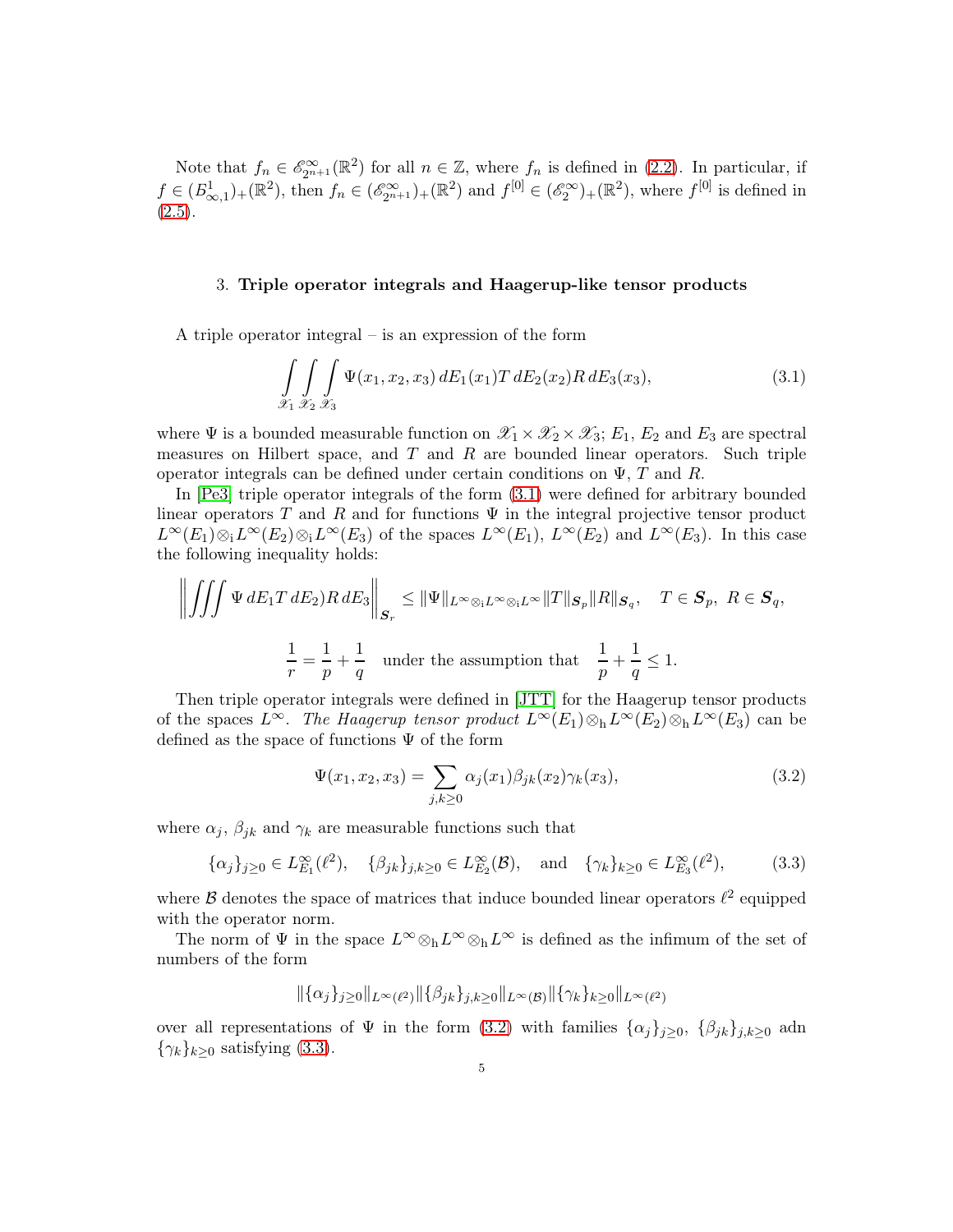Let  $\Psi \in L^{\infty} \otimes_{h} L^{\infty} \otimes_{h} L^{\infty}$  and let [\(3.2\)](#page-4-2) and [\(3.3\)](#page-4-3) be satisfied. Then the triple operator integral [\(3.1\)](#page-4-1) is defined by

$$
\iiint \Psi(x_1, x_2, x_3) dE_1(x_1) T dE_2(x_2) R dE_3(x_3)
$$
  
= 
$$
\sum_{j,k \ge 0} \left( \int \alpha_j dE_1 \right) T \left( \int \beta_{jk} dE_2 \right) R \left( \int \gamma_k dE_3 \right)
$$
  
= 
$$
\lim_{M,N \to \infty} \sum_{j=0}^N \sum_{k=0}^M \left( \int \alpha_j dE_1 \right) T \left( \int \beta_{jk} dE_2 \right) R \left( \int \gamma_k dE_3 \right).
$$
 (3.4)

The limit in [\(3.4\)](#page-5-0) exists in the weak operator topology and does not depend on the choice of a representation [\(3.2\)](#page-4-2), it determines a bounded linear operator and

<span id="page-5-3"></span>
$$
\left\| \iiint \Psi(x_1, x_2, x_3) \, dE_1(x_1) T \, dE_2(x_2) R \, dE_3(x_3) \right\| \leq \|\Psi\|_{L^{\infty} \otimes_{\mathcal{h}} L^{\infty} \otimes_{\mathcal{h}} L^{\infty}} \|T\| \cdot \|R\| \quad (3.5)
$$

(see  $[AMP]$  and  $[AP5]$ ).

It was proved in [\[ANP\]](#page-16-3) (see also [\[AP5\]](#page-16-8)) that if

<span id="page-5-0"></span>
$$
T \in \mathcal{S}_p
$$
,  $R \in \mathcal{S}_q$ ,  $p, q \in [2, \infty]$  and  $\Psi \in L^{\infty} \otimes_{h} L^{\infty} \otimes_{h} L^{\infty}$ ,

then the triple operator integral [\(3.1\)](#page-4-1) belongs to  $S_r$ ,  $1/r = 1/p + 1/q$ , and

<span id="page-5-2"></span>
$$
\left\| \iiint \Psi(x_1, x_2, x_3) \, dE_1(x_1) T \, dE_2(x_2) R \, dE_3(x_3) \right\|_{\mathcal{S}_r} \leq \|\Psi\|_{L^{\infty} \otimes_{\mathbf{h}} L^{\infty} \otimes_{\mathbf{h}} L^{\infty}} \|T\|_{\mathcal{S}_p} \|R\|_{\mathcal{S}_q} . (3.6)
$$

Note that for  $p = \infty$  we denote by  $\|\cdot\|_{\infty}$  the operator norm.

It turns out that Lipschitz type estimates for functions of pairs of noncommuting operators depend on estimates of triple integral operators with integrands in Haageruplike tensor products of the first and the second kind of  $L^{\infty}$  spaces. Such tensor products were introduced in [\[ANP\]](#page-16-3).

**Definition 1.** A function  $\Psi$  of three variables is said to belong to the Haagerup-like tensor product  $L^{\infty}(E_1) \otimes_h L^{\infty}(E_2) \otimes^h L^{\infty}(E_3)$  of the first kind if it admits a representation of the form

<span id="page-5-1"></span>
$$
\Psi(x_1, x_2, x_3) = \sum_{j,k \ge 0} \alpha_j(x_1) \beta_k(x_2) \gamma_{jk}(x_3), \quad x_j \in \mathcal{X}_j,
$$
\n(3.7)

with  $\{\alpha_j\}_{j\geq 0}, \ \{\beta_k\}_{k\geq 0} \in L^{\infty}(\ell^2)$  and  $\{\gamma_{jk}\}_{j,k\geq 0} \in L^{\infty}(\mathcal{B})$ . As usual,

$$
\|\Psi\|_{L^{\infty}\otimes_{\mathbf{h}}L^{\infty}\otimes^{\mathbf{h}}L^{\infty}} \stackrel{\text{def}}{=} \inf \left\|\{\alpha_j\}_{j\geq 0}\right\|_{L^{\infty}(\ell^2)} \left\|\{\beta_k\}_{k\geq 0}\right\|_{L^{\infty}(\ell^2)} \left\|\{\gamma_{jk}\}_{j,k\geq 0}\right\|_{L^{\infty}(\mathcal{B})},
$$

where the infimum is taken over all representations of the form  $(3.7)$ .

We define now triple operator integrals with integrand in the tensor product  $L^{\infty}(E_1)\otimes_h$  $L^{\infty}(E_2)\otimes^{\text{h}} L^{\infty}(E_3).$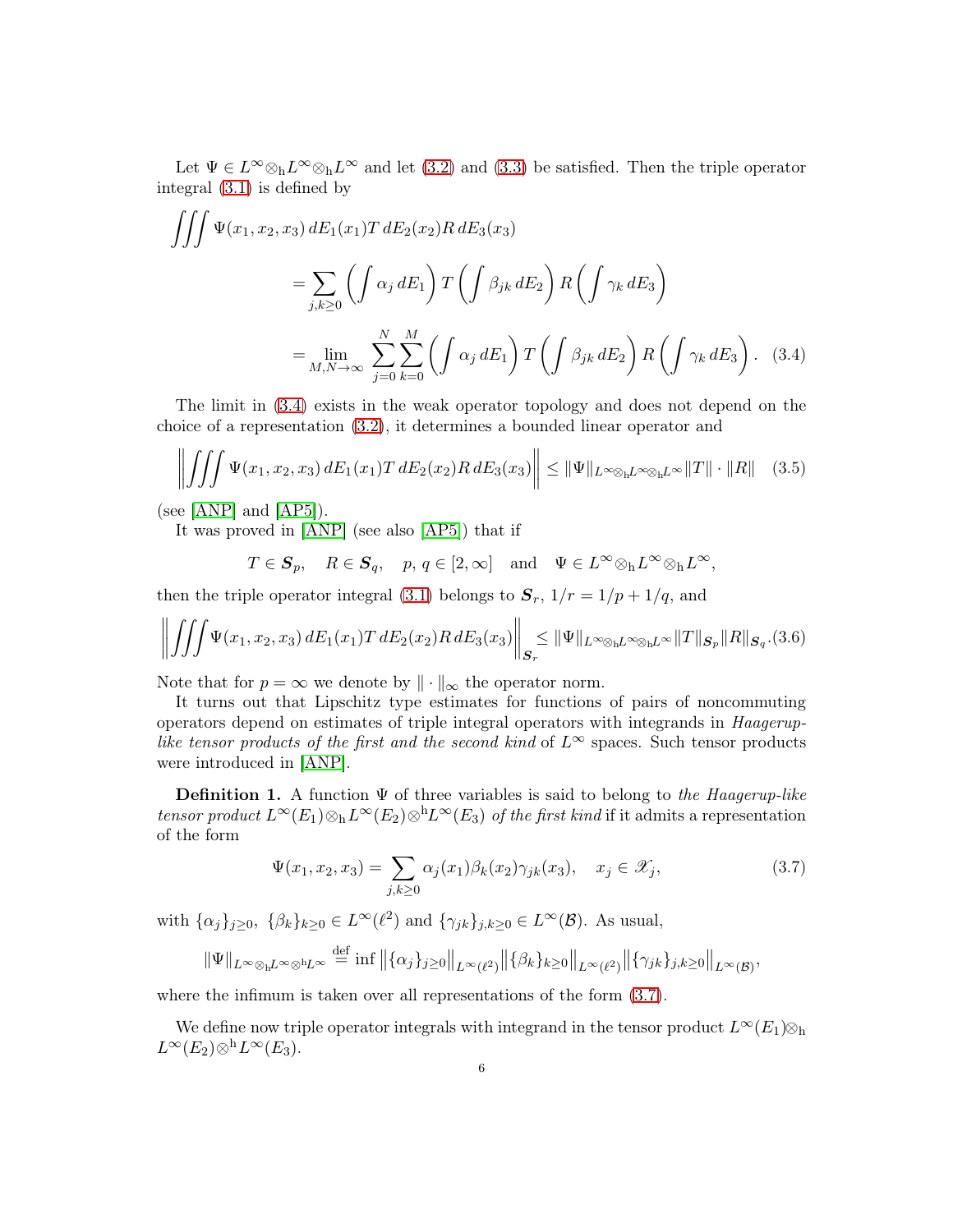Let  $1 \leq p \leq 2$ . For a function  $\Psi$  in  $L^{\infty}(E_1) \otimes_h L^{\infty}(E_2) \otimes^h L^{\infty}(E_3)$ , for a bounded linear operator R and for an operator T of class  $S_p$ , we define the triple operator integral

$$
W = \iiint \Psi(x_1, x_2, x_3) dE_1(x_1) T dE_2(x_2) R dE_3(x_3)
$$
 (3.8)

as the linear functional on the space  $S_{p'}$ ,  $1/p + 1/p' = 1$  (on the space of compact operators in the case  $p = 1$ :

<span id="page-6-0"></span>
$$
Q \mapsto \text{trace}\left(\left(\iiint \Psi(x_1, x_2, x_3) dE_2(x_2) R dE_3(x_3) Q dE_1(x_1)\right) T\right). \tag{3.9}
$$

Clearly, the triple operator integral in [\(3.9\)](#page-6-0) is well defined because the function

$$
(x_2, x_3, x_1) \mapsto \Psi(x_1, x_2, x_3)
$$

belongs to the Haagerup tensor product  $L^{\infty}(E_2) \otimes_h L^{\infty}(E_3) \otimes_h L^{\infty}(E_1)$ . It follows easily from [\(3.6\)](#page-5-2) that

<span id="page-6-2"></span>
$$
||W||_{\mathcal{S}_p} \le ||\Psi||_{L^{\infty} \otimes_{\mathbf{h}} L^{\infty} \otimes^{\mathbf{h}} L^{\infty}} ||T||_{\mathcal{S}_p} ||R||, \quad 1 \le p \le 2. \tag{3.10}
$$

We also need triple operator integrals in the case when  $T$  is a bounded linear operator and  $R \in \mathcal{S}_p$ ,  $1 \leq p \leq 2$ .

**Definition 2.** A function  $\Psi$  is said to belong to the Haagerup-like tensor product  $L^{\infty}(E_1)\otimes^{\text{h}} L^{\infty}(E_2)\otimes_{\text{h}} L^{\infty}(E_3)$  of the second kind if  $\Psi$  admits a representation of the form

<span id="page-6-1"></span>
$$
\Psi(x_1, x_2, x_3) = \sum_{j,k \ge 0} \alpha_{jk}(x_1) \beta_j(x_2) \gamma_k(x_3), \tag{3.11}
$$

where  $\{\beta_j\}_{j\geq 0}, \ \{\gamma_k\}_{k\geq 0} \in L^{\infty}(\ell^2)$  and  $\{\alpha_{jk}\}_{j,k\geq 0} \in L^{\infty}(\mathcal{B})$ . The norm of  $\Psi$  in  $L^{\infty} \otimes^{\text{h}}$  $L^{\infty} \otimes_{h} L^{\infty}$  is given by

$$
\|\Psi\|_{L^{\infty}\otimes^{\text{h}}L^{\infty}\otimes_{\text{h}}L^{\infty}} \stackrel{\text{def}}{=} \inf \left\|\{\alpha_j\}_{j\geq 0}\right\|_{L^{\infty}(\ell^2)} \|\{\beta_k\}_{k\geq 0}\|_{L^{\infty}(\ell^2)} \|\{\gamma_{jk}\}_{j,k\geq 0}\|_{L^{\infty}(\mathcal{B})},
$$

where the infimum is taken over all representations of the form  $(3.11)$ .

Suppose now that  $\Psi \in L^{\infty}(E_1) \otimes^h L^{\infty}(E_2) \otimes_h L^{\infty}(E_3)$ , T is a bounded linear operator and  $R \in S_p$ ,  $1 \leq p \leq 2$ . Then the continuous linear functional

$$
Q \mapsto \text{trace}\left(\left(\iiint \Psi(x_1, x_2, x_3) dE_3(x_3) Q dE_1(x_1) T dE_2(x_2)\right) R\right)
$$

on  $S_{p'}$  (on the space of compact operators in the case  $p = 1$ ) determines an operator W of class  $S_p$ , which we call the triple operator integral

$$
W = \iiint \Psi(x_1, x_2, x_3) dE_1(x_1) T dE_2(x_2) R dE_3(x_3).
$$
 (3.12)

Clearly,

<span id="page-6-3"></span>
$$
||W||_{\mathcal{S}_p} \le ||\Psi||_{L^{\infty} \otimes hL^{\infty} \otimes hL^{\infty}} ||T|| \cdot ||R||_{\mathcal{S}_p}.
$$
\n(3.13)

In [\[ANP\]](#page-16-3) more general estimates of triple operator integrals were obtained. Later they were generalized in [\[AP5\]](#page-16-8).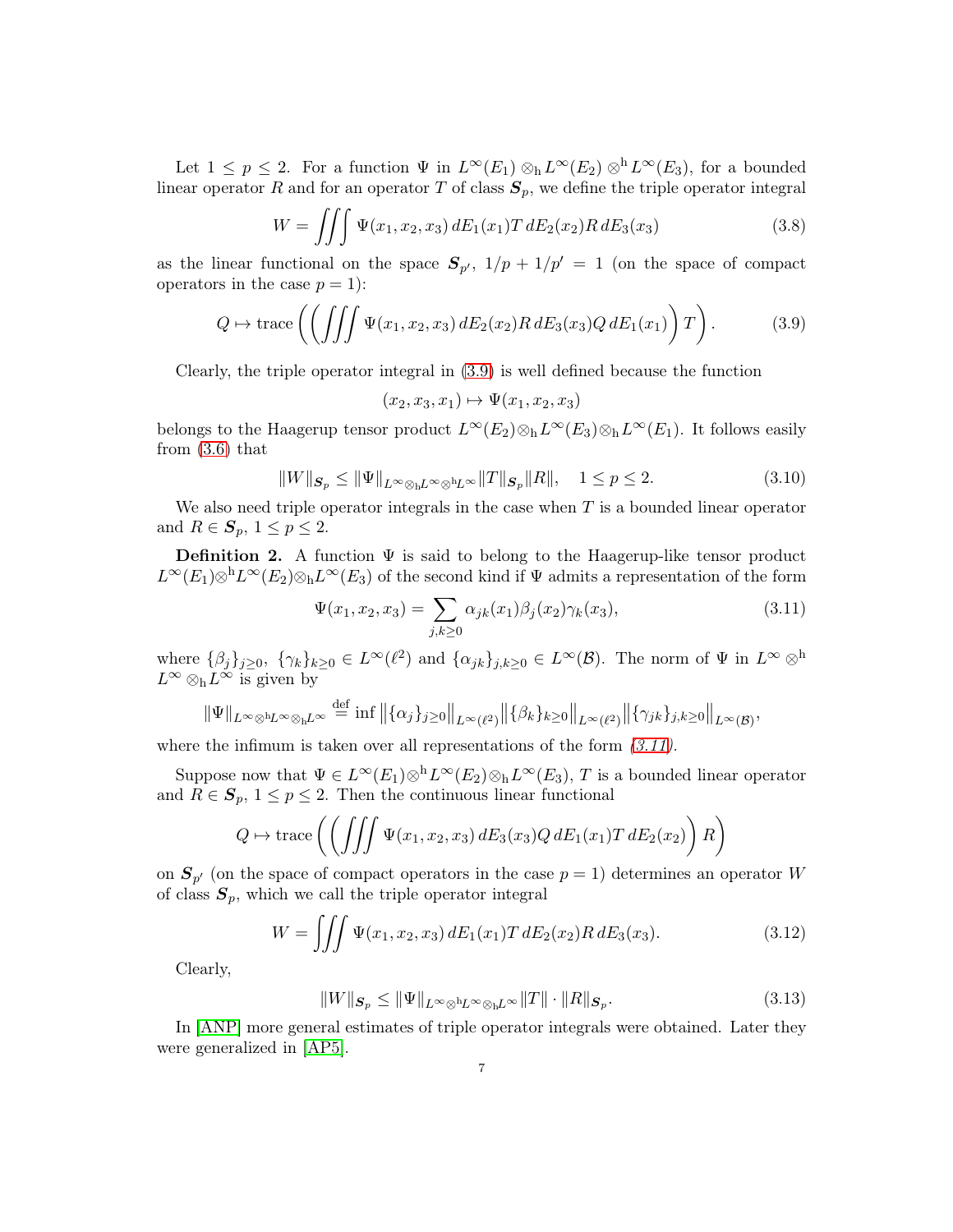Note that in a similar way we can define Haagerup-like tensor products  $C_{A,\infty} \otimes {}_{h}C_{A,\infty} \otimes {}^{h}C_{A,\infty}$  $C_{A,\infty}$  and  $C_{A,\infty} \otimes^h C_{A,\infty} \otimes^h C_{A,\infty}$ .

For a continuously differentiable function  $f$  on  $\mathbb{R}^2$ , we define the divided differences  $\mathfrak{D}^{[1]}f$  and  $\mathfrak{D}^{[2]}f$  by

$$
(\mathfrak{D}^{[1]}f)(x_1, x_2, y) \stackrel{\text{def}}{=} \frac{f(x_1, y) - f(x_2, y)}{x_1 - x_2} \quad \text{if} \quad x_1 \neq x_2,
$$

and

$$
(\mathfrak{D}^{[2]}f)(x,y_1,y_2) \stackrel{\text{def}}{=} \frac{f(x,y_1) - f(x,y_2)}{y_1 - y_2} \quad \text{if} \quad y_1 \neq y_2.
$$

In the case when  $x_1 = x_2$  or  $y_1 = y_2$ , the divided difference should be replaced with the correspnding partial derivative.

We need the followig fact:

<span id="page-7-0"></span>**Theorem 3.1.** Let  $f \in (\mathscr{E}_{\sigma}^{\infty})_{+}(\mathbb{R}^{2}), \sigma > 0$ . Then  $\mathfrak{D}^{[1]}f \in C_{A,\infty} \otimes {}_{h}C_{A,\infty} \otimes {}^{h}C_{A,\infty}$  and  $\mathfrak{D}^{[2]}f \in C_{A,\infty} \otimes h C_{A,\infty} \otimes h C_{A,\infty};$  moreover, the following estimates hold:

$$
\|\mathfrak{D}^{[1]}f\|_{{\rm C}_{\rm A,\infty}\otimes_{\rm h} {\rm C}_{\rm A,\infty}\otimes^{\rm h} {\rm C}_{\rm A,\infty}}\leq {\rm const}\,\sigma\|f\|_{L^\infty(\mathbb{R}^2)}
$$

and

$$
\|\mathfrak{D}^{[2]}f\|_{{\rm C}_{{\rm A},\infty}\otimes^{\rm h}{\rm C}_{{\rm A},\infty}\otimes_{\rm h}{\rm C}_{{\rm A},\infty}}\leq\operatorname{const}\sigma\|f\|_{L^\infty(\mathbb{R}^2)}.
$$

An analog of this result for the spaces  $\mathscr{E}_{\sigma}^{\infty}(\mathbb{R}^2)$  was obtained in [\[ANP\]](#page-16-3), see Corollary 6.3. Theorem [3.1](#page-7-0) can be proved in a similar way. First of all, it suffices to consider the case when  $\sigma = 1$ . Secondly, it suffices to prove the theorem only for the function  $\mathfrak{D}^{[1]}$ . Let us dwell on a single distinction in the proofs. In [\[ANP\]](#page-16-3) the proof was based on the following identity:

<span id="page-7-1"></span>
$$
\frac{f(x_1, y) - f(x_2, y)}{x_1 - x_2} = \sum_{j,k \in \mathbb{Z}} \frac{\sin(x_1 - \pi j)}{(x_1 - \pi j)} \cdot \frac{\sin(x_2 - \pi k)}{(x_2 - \pi k)} \cdot \frac{f(\pi j, y) - f(\pi k, y)}{\pi (j - k)} \tag{3.14}
$$

for all  $f \in \mathscr{E}_1^{\infty}(\mathbb{R}^2)$ . Theorem [3.1](#page-7-0) can be proved in a similar way if instead of this identity we use the following one:

$$
\frac{f(x_1, y) - f(x_2, y)}{x_1 - x_2} = -\sum_{j,k \in \mathbb{Z}} \frac{e^{ix_1} - 1}{(x_1 - 2\pi j)} \cdot \frac{e^{ix_2} - 1}{(x_2 - 2\pi k)} \cdot \frac{f(2\pi j, y) - f(2\pi k, y)}{2\pi (j - k)} \tag{3.15}
$$

for all  $f \in (\mathscr{E}_1^{\infty})_+(\mathbb{R}^2)$ . Identity [\(3.14\)](#page-7-1) follows easily from the following well-known identity:

$$
F(z) = \sum_{n \in \mathbb{Z}} F(\pi n) \frac{\sin(z - \pi n)}{z - \pi n}
$$

for all  $F \in L^2(\mathbb{R})$  such that supp  $\mathscr{F} F \subset [-1,1]$ . Identity [\(3.14\)](#page-7-1) also follow from equally well-known identity:

$$
F(z) = \sum_{n \in \mathbb{Z}} F(2\pi n) \frac{e^{iz} - 1}{i(z - 2\pi n)}
$$

for all  $F \in L^2(\mathbb{R})$  such that supp  $\mathscr{F} F \subset [0,1].$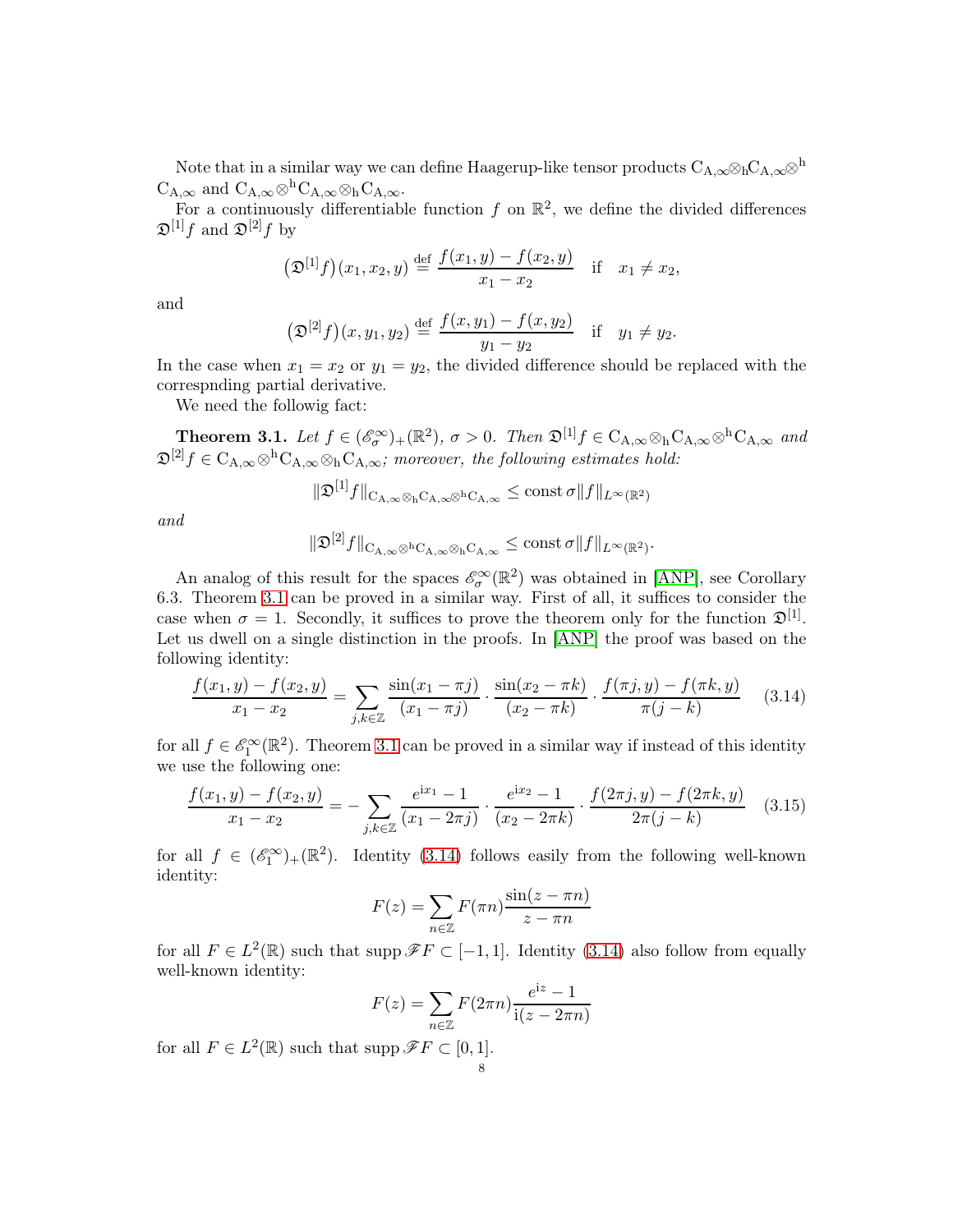All the above facts on operator integrals (including double or triple operator integrals) also remain valid for semi-spectral measures.

Double operator integrals with respect to semi-spectral measures were defined in  $[Pe2]$ , see also [\[AP4\]](#page-16-5) (recall that the difference between the definition of a semi-spectral measure and the definition of a spectral measure is that instead of the requirement that it takes values in the set of orthogonal projections it is only requires that it takes values in the set of nonnegative contractions, see [\[AP4\]](#page-16-5) for more detailed information). In particular, the definition of triple operator integrals  $(3.4)$  for  $\Psi$  in the Haagerup tensor product  $L^{\infty}(E_1) \otimes_h L^{\infty}(E_2) \otimes_h L^{\infty}(E_3)$  and estimate [\(3.5\)](#page-5-3) also work in the case when instead of spectral measures  $E_1$ ,  $E_2$  and  $E_3$  one considers semi-spectral measures  $\mathscr{E}_1$ ,  $\mathscr{E}_2$  and  $\mathscr{E}_3$ . The same can be said about Haagerup-like tensor products of the first and the second kind. We also need the following remark.

Remark. Theorems 5.1 and 5.2 of [\[ANP\]](#page-16-3) also remain valid for semi-spectral measures  $E_1, E_2$  and  $E_3$ .

In what follows we will keep this remark in mind when we refer to Theorems 5.1 and 5.2 of [\[ANP\]](#page-16-3).

As we have mentioned in the introduction, with each maximal dissipative operator L one can associate its semi-spectral measure  $\mathscr{E}_L$ , defined on the  $\sigma$ -algebra of Borel subsets of the real line. Herewith the following equality holds:

$$
f(L) = \int_{\mathbb{R}} f(t) d\mathscr{E}_L(t)
$$

for every f in  $C_{A,\infty}$ .

We use the notation  $\mathscr{B}(\mathscr{H})$  for the space of bounded linear operators on a Hilbert space  $\mathscr{H}$ .

If K is a Hilbert space such that  $\mathscr{H} \subset \mathscr{K}$  and  $E : \mathfrak{B} \to \mathscr{B}(\mathscr{K})$  is a spectral measure on a measurable space  $(\mathscr{X}, \mathfrak{B})$ , it is easy to see that the map  $\mathscr{E} : \mathfrak{B} \to \mathscr{B}(\mathscr{H})$  defined by

<span id="page-8-1"></span>
$$
\mathscr{E}(\Delta) = P_{\mathscr{H}} E(\Delta) | \mathscr{H}, \quad \Delta \in \mathfrak{B}, \tag{3.16}
$$

is a semi-spectral measure. Here  $P_{\mathscr{H}}$  denotes the orthogonal projection onto  $\mathscr{H}$ .

M.A. Naimark proved in [\[N\]](#page-16-10) that each semi-spectral measure can be obtained in this way, i.e., each semi-spectral measure is a compression of a spectral measure. A spectral measure E satisfying  $(3.16)$  is called a spectral dilation of a semi-spectral measure  $\mathscr E$ .

## 4. Functions of not necessarily commuting pairs of maximal dissipative operators

<span id="page-8-0"></span>Let L and M be maximal dissipative operators. For a function  $f \in C_{A,\infty} \otimes_{h} C_{A,\infty}$ , we can define the function f of the pair  $(L, M)$  of not necessarily commuting maximal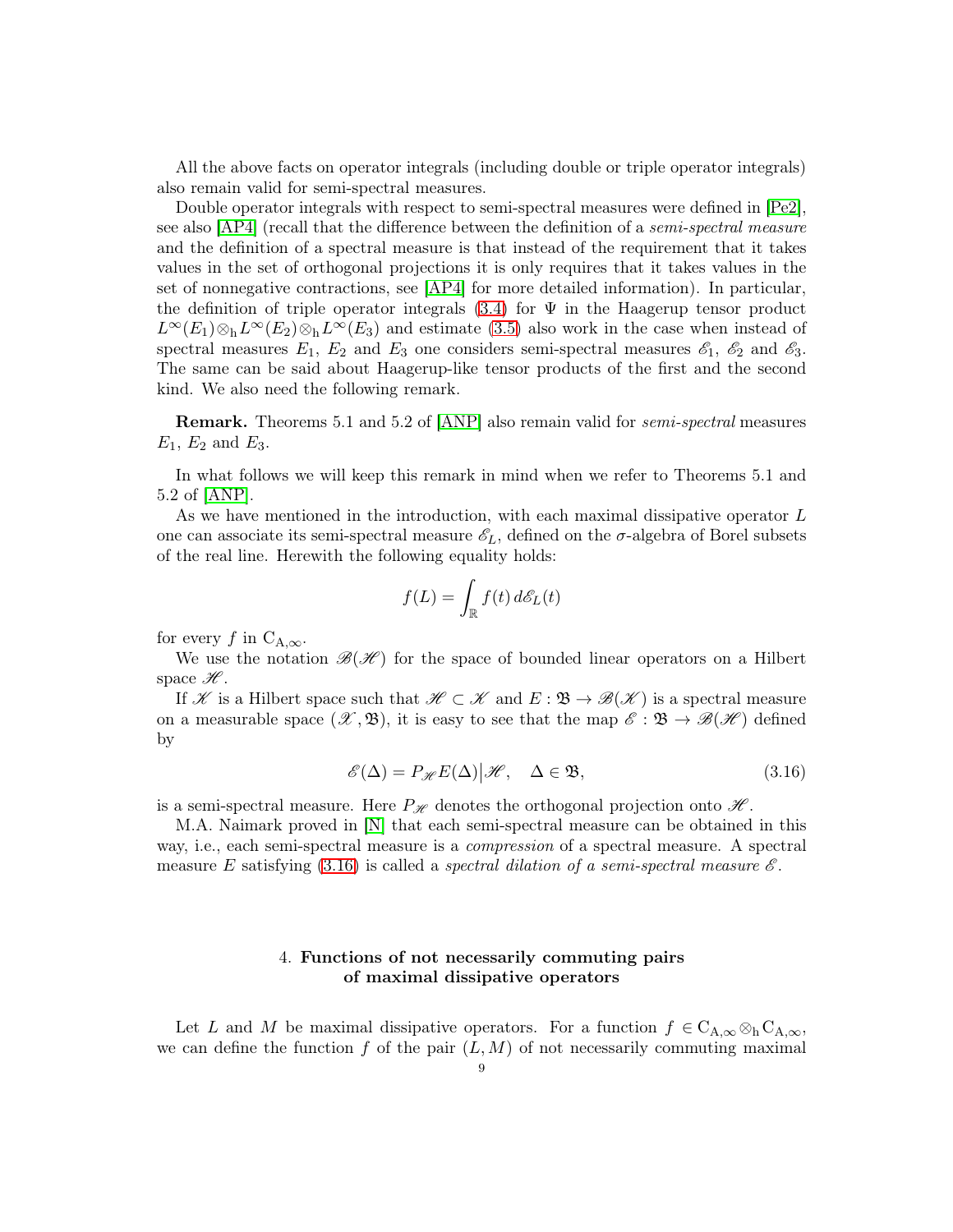dissipative operators by

$$
f(L,M) \stackrel{\text{def}}{=} \iint_{\mathbb{R} \times \mathbb{R}} f(x,y) d\mathscr{E}_L(x) d\mathscr{E}_M(y).
$$

Obviously, in this case  $f(L, M)$  is a bounded linear operator and

$$
||f(L,M)|| \leq ||f||_{\mathcal{C}_{\mathcal{A},\infty} \otimes_{\mathcal{b}} \mathcal{C}_{\mathcal{A},\infty}}.
$$

Consider the function  $f_{\sharp}$  defined by  $f_{\sharp}(s,t) \stackrel{\text{def}}{=} (1 - it)^{-1} f(s,t)$ . Assume that  $f_{\sharp} \in$  $C_{A,\infty} \otimes_h C_{A,\infty}$ . Then we can define  $f(L, M)$  by

$$
f(L,M) \stackrel{\text{def}}{=} f_{\sharp}(L,M)(I - iM) = \left( \iint\limits_{\mathbb{R} \times \mathbb{R}} f_{\sharp}(s,t) \, d\mathcal{E}_L(s) \, d\mathcal{E}_M(t) \right) (I - iM).
$$

Note that the operator  $f(L, M)$  is defined on  $D(M)$ , where  $D(M)$  denotes the domain of M. In this case the operator  $f(L, M)$  does not have to be bounded but the operator  $f(L, M)(I - iM)^{-1}$  must be bounded.

By Corollary 7.3 of [\[AP7\]](#page-16-1), the inclusion  $f_{\sharp} \in (\mathscr{E}_{\sigma}^{\infty})_{+}(\mathbb{R}^{2})$  holds for an arbitrary function f in  $(\mathscr{E}_{\sigma}^{\infty})_{+}(\mathbb{R}^{2})$ , where  $\sigma > 0$ . Thus, the operator  $f_{\sharp}(L, M)$  is bounded for every function f in  $(\mathscr{E}_{\sigma}^{\infty})_{+}(\mathbb{R}^{2})$ , where  $\sigma > 0$  while the operator  $f(L, M)$  is not necessarily a bounded operator defined on  $D(M)$ . Moreover,

<span id="page-9-0"></span>
$$
||f_{\sharp}||_{\mathcal{C}_{A,\infty}\otimes_{h}\mathcal{C}_{A,\infty}} \leq \text{const}(1+\sigma)||f||_{L^{\infty}(\mathbb{R}^{2})},\tag{4.1}
$$

see Corollary 7.3 of [\[AP7\]](#page-16-1).

**Remark.** Let  $M_0$  be another maximal dissipative operator such that the operator  $M_0 - M$  is bounded. Then  $f(L, M)(I - iM_0)^{-1}$  is a bounded operator for an arbitrary function f in  $(\mathscr{E}_{\sigma}^{\infty})(\mathbb{R}^{2}),$  where  $\sigma > 0$ .

Proof. It suffices to observe that

$$
f(L,M)(I - iM_0)^{-1} = f_{\sharp}(L,M)(I - iM)(I - iM_0)^{-1}
$$
  
= 
$$
if_{\sharp}(L,M)(M_0 - M)(I - iM_0)^{-1} + f_{\sharp}(L,M).
$$

<span id="page-9-1"></span>**Theorem 4.1.** Let  $f \in (B^1_{\infty,1})_+({\mathbb{R}}^2)$ . Then  $f_{\sharp} \in C_{A,\infty} \otimes_h C_{A,\infty}$  and  $||f_{\sharp}||_{C_{A,\infty} \otimes_h C_{A,\infty}} \leq$  $\cosh \|f\|_{(B^1_{\infty,1})_+}.$ 

**Proof.** Let  $f \in (B^1_{\infty,1})_+(\mathbb{R}^2) \subset B^1_{\infty,1}(\mathbb{R}^2)$ . Then  $f = f^{[0]} + \sum_{n=1}^{\infty} f_n$  (the series converges  $n=1$ in  $(B_{\infty,1}^1)_+({\mathbb{R}}^2)$ , where  $f^{[0]}$  and  $f_n$  denote the same as in formulae [\(2.2\)](#page-2-2) and [\(2.5\)](#page-3-0). It remains to apply inequality [\(4.1\)](#page-9-0) to the function  $f^{[0]}$  and to all functions  $f_n$  with  $n \geq 1$ . п

Theorem [4.1](#page-9-1) allows us for an arbitrary function  $f$  in  $(B_{\infty,1}^1)_+$  ( $\mathbb{R}^2$ ) to define the operator  $f(L, M)$  with domain  $D(M)$  for arbitrary maximal dissipative operators L and M.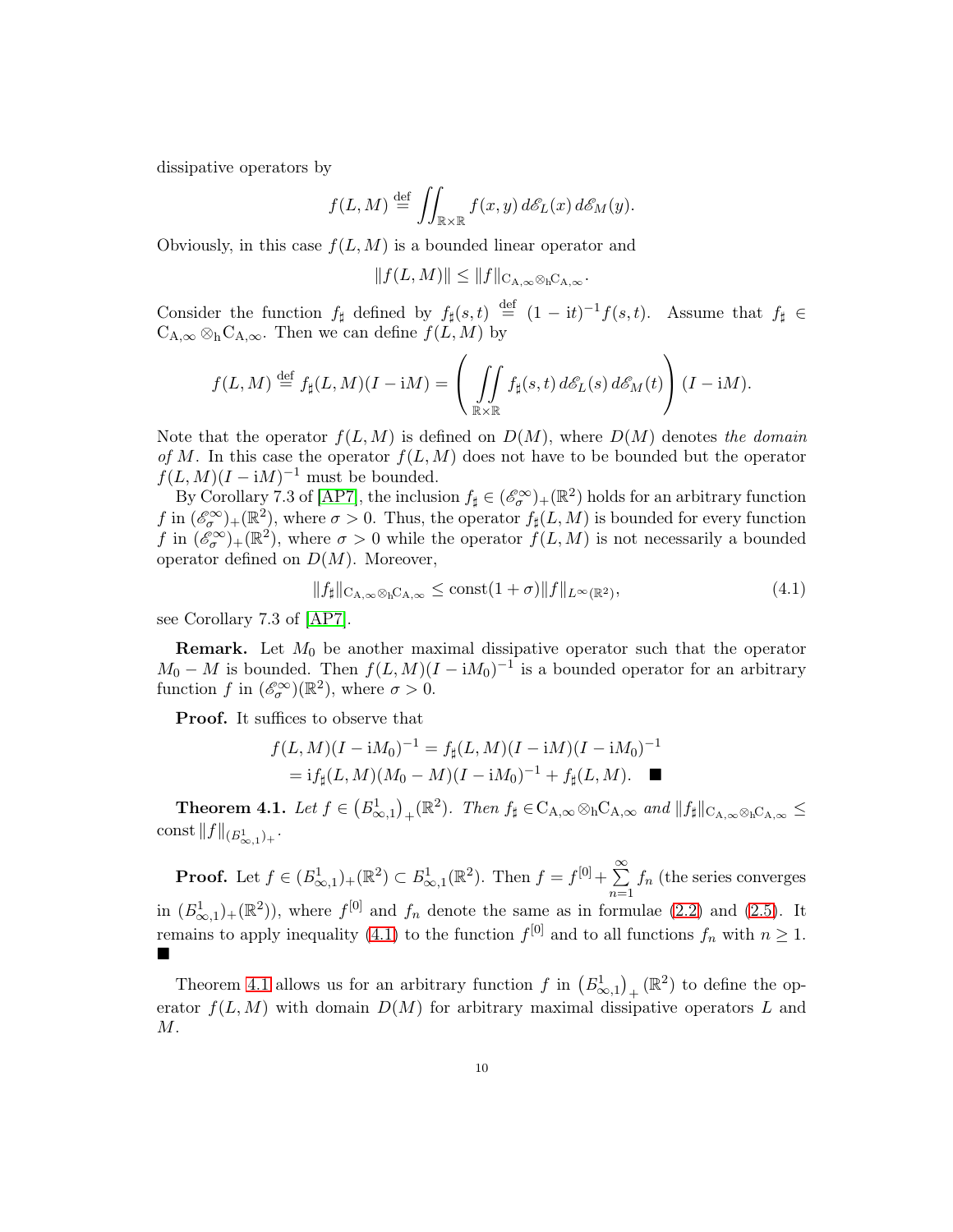## <span id="page-10-0"></span>5. Integral formulae and Lipschitz type estimates for the difference of functions of pairs of maximal dissipative operators

Let L be a maximal dissipative operator. Put  $L(\varepsilon) \stackrel{\text{def}}{=} L(I - i\varepsilon L)^{-1}$  for  $\varepsilon > 0$ . It is easy to see that  $L(\varepsilon)$  is a bounded dissipative operator for every positive number  $\varepsilon$ .

In what follows for not necessarily commuting maximal dissipative operators  $L_1$  and  $L_2$  we will say that  $L_1 - L_2 \in S_p$  if the operator  $L_1 - L_2$  extends by continuity to an operator of class  $S_p$ .

<span id="page-10-1"></span>**Lemma 5.1.** Let  $L_1$  and  $L_2$  be maximal dissipative operators such that  $L_1 - L_2 \in \mathcal{S}_2$ . Then

$$
\lim_{\varepsilon \to 0} (L_1(\varepsilon) - L_2(\varepsilon)) = L_1 - L_2
$$

in the norm of  $S_2$ .

The lemma can be proved by analogy with the proof of Lemma 5.5 of [\[AP8\]](#page-16-0).

<span id="page-10-2"></span>**Theorem 5.2.** Let  $f \in (\mathscr{E}_{\sigma}^{\infty})_{+}(\mathbb{R}^{2})$ . Suppose that  $L_{1}$ ,  $L_{2}$  and  $M$  – are maximal dissipative operators such that  $L_1 - L_2 \in S_2$ . Then the following identity holds:

$$
f(L_1, M) - f(L_2, M)
$$
  
= 
$$
\iiint \frac{f(x_1, y) - f(x_2, y)}{x_1 - x_2} d\mathcal{E}_{L_1}(x_1) (L_1 - L_2) d\mathcal{E}_{L_2}(x_2) d\mathcal{E}_M(y).
$$

**Remark.** Strictly speaking, the left-hand side is defined on  $D(M)$  while the righthand side is defined on the whole space. We mean here that the operator on the left extends by continuity to the whole space and the extension coincides with the right-hand side.

**Proof.** It follows from Theorem [3.1](#page-7-0) that the divided difference  $\mathfrak{D}^{[1]}f$  belongs to the space  $C_{A,\infty} \otimes_h C_{A,\infty} \otimes^h C_{A,\infty}$  and so the triple operator integral is well defined.

To prove the desired equality, it suffices to verify that

$$
(f(L_1, M) - f(L_2, M))(I - iM)^{-1}
$$
  
= 
$$
\left( \iiint \frac{f(x_1, y) - f(x_2, y)}{x_1 - x_2} d\mathcal{E}_{L_1}(x_1)(L_1 - L_2) d\mathcal{E}_{L_2}(x_2) d\mathcal{E}_M(y) \right) (I - iM)^{-1}.
$$

Note that Lemma [5.1](#page-10-1) of this paper and Theorem 5.1 of [\[ANP\]](#page-16-3) imply the following equality:

$$
\lim_{\varepsilon \to 0} \left( \iiint \frac{f(x_1, y) - f(x_2, y)}{x_1 - x_2} d\mathcal{E}_{L_1}(x_1) (L_1(\varepsilon) - L_2(\varepsilon)) d\mathcal{E}_{L_2}(x_2) d\mathcal{E}_M(y) \right) (I - iM)^{-1}
$$

$$
= \iiint \frac{f(x_1, y) - f(x_2, y)}{x_1 - x_2} d\mathcal{E}_{L_1}(x_1) (L_1 - L_2) d\mathcal{E}_{L_2}(x_2) (I - iM)^{-1} d\mathcal{E}_M(y)
$$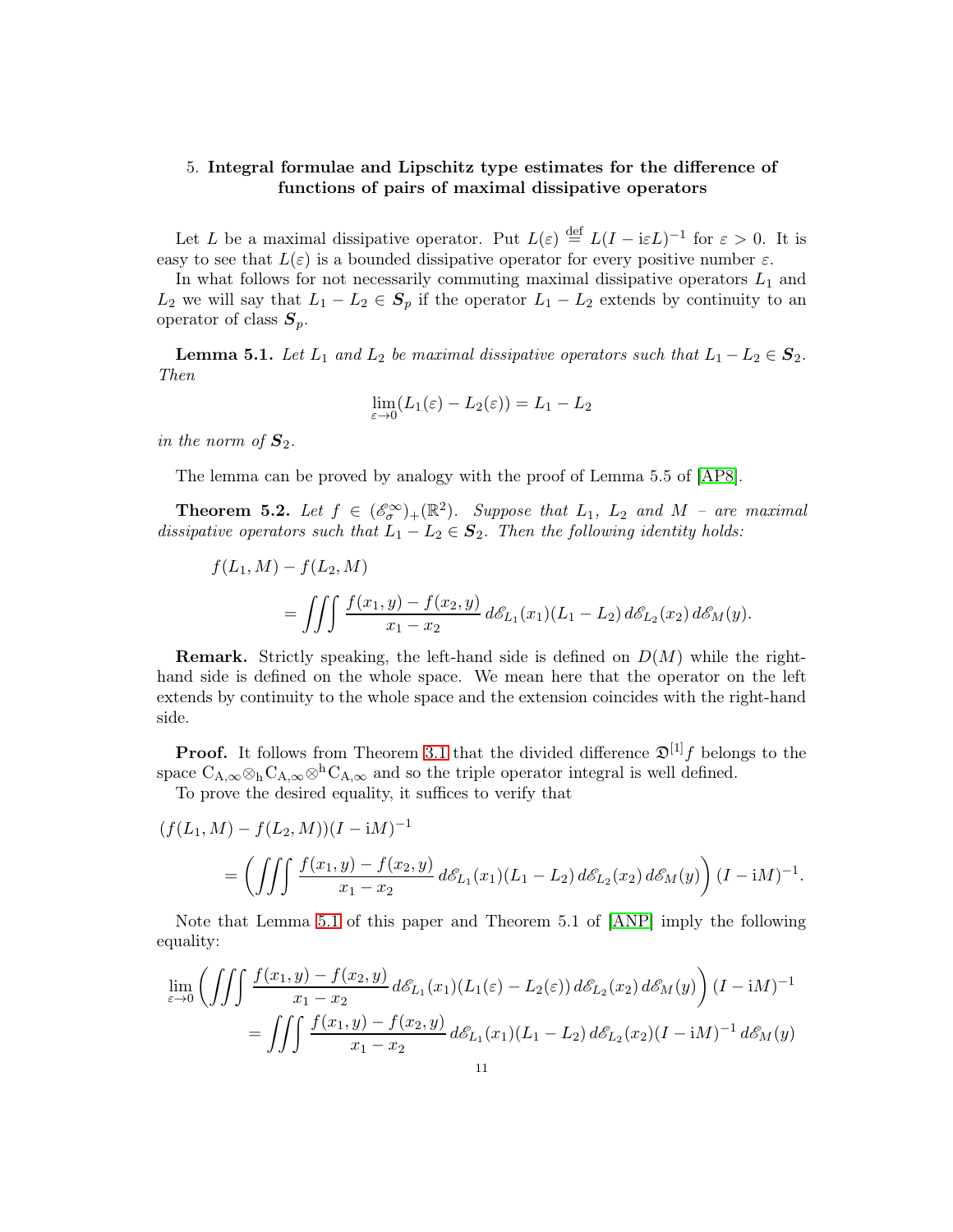in the norm of  $S_2$ . On the other hand, we have

$$
\lim_{\varepsilon \to 0} \left( \iiint \frac{f(x_1, y) - f(x_2, y)}{x_1 - x_2} d\mathcal{E}_{L_1}(x_1) (L_1(\varepsilon) - L_2(\varepsilon)) d\mathcal{E}_{L_2}(x_2) d\mathcal{E}_M(y) \right) (I - iM)^{-1}
$$
\n
$$
= \lim_{\varepsilon \to 0} \left( \iiint \frac{f(x_1, y) - f(x_2, y)}{x_1 - x_2} \left( \frac{x_1}{1 - i \varepsilon x_1} - \frac{x_2}{1 - i \varepsilon x_2} \right) d\mathcal{E}_{L_1}(x_1) d\mathcal{E}_{L_2}(x_2) d\mathcal{E}_M(y) \right) (I - iM)^{-1}
$$
\n
$$
= \lim_{\varepsilon \to 0} \iiint \frac{f(x_1, y) - f(x_2, y)}{(1 - i \varepsilon x_1)(1 - i \varepsilon x_2)(1 - iy)} d\mathcal{E}_{L_1}(x_1) d\mathcal{E}_{L_2}(x_2) d\mathcal{E}_M(y)
$$
\n
$$
= \lim_{\varepsilon \to 0} \iiint \frac{f(x_1, y)}{(1 - i \varepsilon x_1)(1 - i \varepsilon x_2)(1 - iy)} d\mathcal{E}_{L_1}(x_1) d\mathcal{E}_{L_2}(x_2) d\mathcal{E}_M(y)
$$
\n
$$
- \lim_{\varepsilon \to 0} \iiint \frac{f(x_2, y)}{(1 - i \varepsilon x_1)(1 - i \varepsilon x_2)(1 - iy)} d\mathcal{E}_{L_1}(x_1) d\mathcal{E}_{L_2}(x_2) d\mathcal{E}_M
$$
\n
$$
= \lim_{\varepsilon \to 0} \iiint \frac{f(x_1, y)}{(1 - i \varepsilon x_1)(1 - iy)} d\mathcal{E}_{L_1}(x_1) (1 - i \varepsilon L_2)^{-1} d\mathcal{E}_M(y)
$$
\n
$$
- \lim_{\varepsilon \to 0} (1 - i \varepsilon L_1)^{-1} \iiint \frac{f(x_2, y)}{(1 - i \varepsilon x_2)(1 - iy)} d\mathcal{E}_{L_2}(x_2) d\mathcal{E}_M(y) = \
$$

where

$$
X_{\varepsilon} \stackrel{\text{def}}{=} \lim_{\varepsilon \to 0} (1 - i\varepsilon L_1)^{-1} \iint \frac{f(x_1, y)}{1 - iy} d\mathcal{E}_{L_1}(x_1) (1 - i\varepsilon L_2)^{-1} d\mathcal{E}_M(y)
$$

and

$$
Y_{\varepsilon} \stackrel{\text{def}}{=} \lim_{\varepsilon \to 0} (1 - i\varepsilon L_1)^{-1} (1 - i\varepsilon L_2)^{-1} \iint \frac{f(x_2, y)}{1 - iy} d\mathscr{E}_{L_2}(x_2) d\mathscr{E}_M(y).
$$

Clearly,

$$
\lim_{\varepsilon \to 0} Y_{\varepsilon} = \iint \frac{f(x_2, y)}{1 - iy} d\mathscr{E}_{L_2}(x_2) d\mathscr{E}_M(y) = f(L_2, M)(I - iM)^{-1}
$$

in the strong operator topology. To evaluate the limit  $\lim_{\varepsilon \to 0} X_{\varepsilon}$ , we observe that by Proposition  $3.3^1$  $3.3^1$  of [\[BS3\]](#page-16-11),

<span id="page-11-1"></span>
$$
\lim_{\varepsilon \to 0} \iint \frac{f(x_1, y)}{1 - iy} d\mathcal{E}_{L_1}(x_1) (1 - i\varepsilon L_2)^{-1} d\mathcal{E}_M(y) = \iint \frac{f(x_1, y)}{1 - iy} d\mathcal{E}_{L_1}(x_1) d\mathcal{E}_M(y) \quad (5.1)
$$

in the strong operator topology. Therefore,

$$
\lim_{\varepsilon \to 0} X_{\varepsilon} = \iint \frac{f(x_1, y)}{1 - iy} d\mathcal{E}_{L_1}(x_1) d\mathcal{E}_M(y) = f(L_1, M)(I - iM)^{-1}
$$

in the strong operator topology. Thus, we have proved that

$$
\lim_{\varepsilon \to 0} \left( \iiint \frac{f(x_1, y) - f(x_2, y)}{x_1 - x_2} d\mathcal{E}_{L_1}(x_1) (L_1(\varepsilon) - L_2(\varepsilon)) d\mathcal{E}_{L_2}(x_2) d\mathcal{E}_M(y) \right) (I - iM)^{-1}
$$
  
=  $(f(L_1, M) - f(L_2, M))(I - iM)^{-1}$ 

in the strong operator topology.  $\blacksquare$ .

<span id="page-11-0"></span><sup>&</sup>lt;sup>1</sup>In [\[BS3\]](#page-16-11) the authors considered only spectral measures; however, the proof given there also works in the case of semi-spectral measures.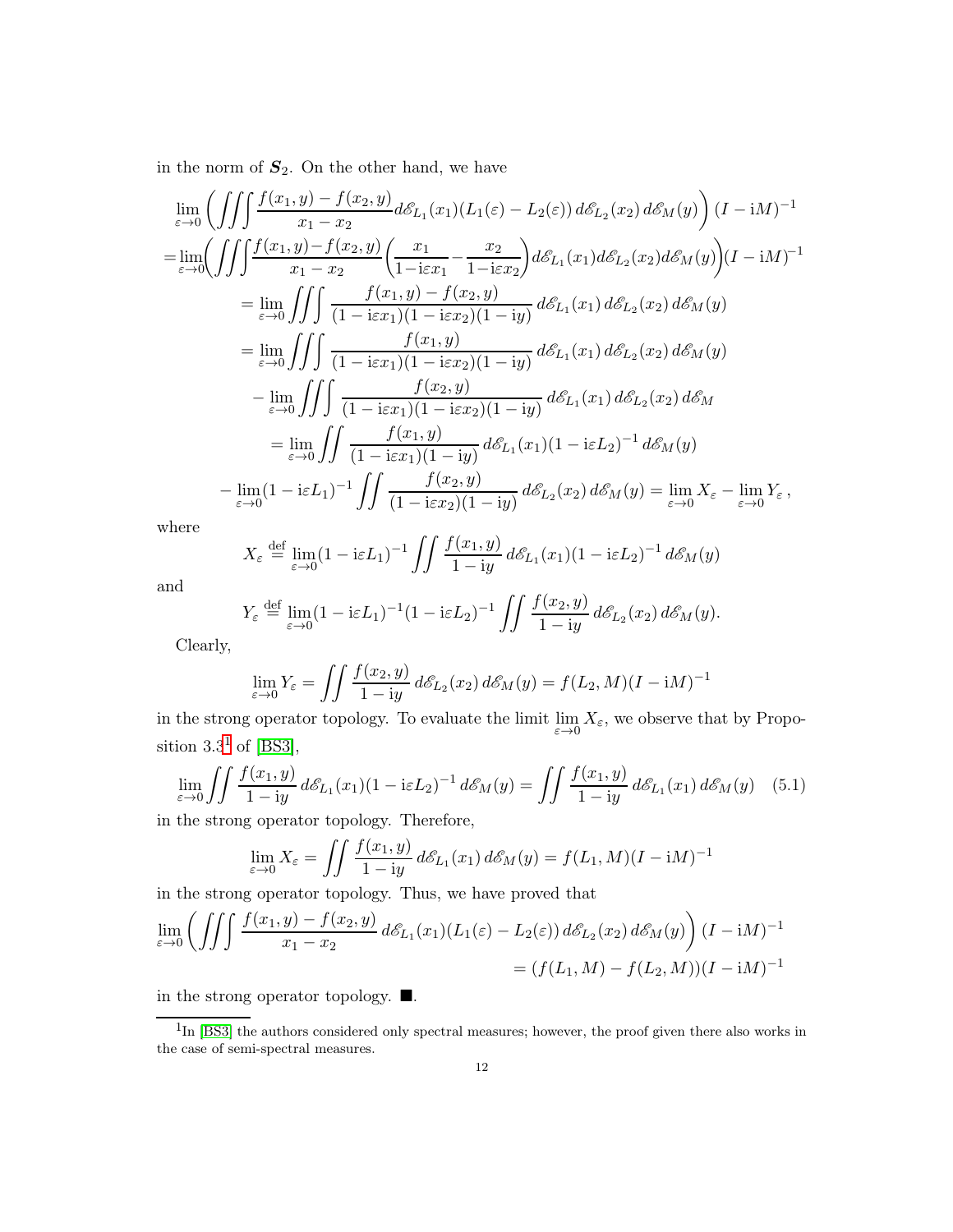<span id="page-12-0"></span>Corollary 5.3. Let  $f \in (\mathscr{E}_{\sigma}^{\infty})_{+}(\mathbb{R}^{2})$  and let  $1 \leq p \leq 2$ . Suppose that  $L_{1}$ ,  $L_{2}$  and M are maximal dissipative operators such that  $L_2 - L_1 \in \mathcal{S}_p$ . Then the following inequality holds:

$$
||f(L_1, M) - f(L_2, M)||_{\mathcal{S}_p} \le \text{const } \sigma ||f||_{L^{\infty}(\mathbb{R}^2)} ||L_1 - L_2||_{\mathcal{S}_p}.
$$

Proof. Applying estimate [\(3.10\)](#page-6-2) and Theorem [3.1,](#page-7-0) we obtain

$$
||f(L_1, M) - f(L_2, M)||_{\mathcal{S}_p} \le ||(\mathfrak{D}^{[1]}f)(x_1, x_2, y)||_{\mathcal{C}_{A, \infty} \otimes_{h} \mathcal{C}_{A, \infty}} ||L_1 - L_2||_{\mathcal{S}_p}
$$
  

$$
\le \text{const } \sigma ||f||_{L^{\infty}(\mathbb{R}^2)} ||L_1 - L_2||_{\mathcal{S}_p}.
$$

<span id="page-12-1"></span>**Corollary 5.4.** Let  $f \in (B^1_{\infty,1})_+(\mathbb{R}^2)$ ,  $1 \leq p \leq 2$ . Suppose that  $L_1$ ,  $L_2$  and M are maximal dissipative operators such that  $L_2 - L_1 \in \mathbf{S}_p$ . Then the following inequality holds:

$$
||f(L_1, M) - f(L_2, M)||_{\mathcal{S}_p} \le \text{const} ||f||_{B^1_{\infty, 1}} ||L_1 - L_2||_{\mathcal{S}_p}.
$$

**Proof.** Let  $f^{[0]}$  and  $f_n$  are the functions defined by [\(2.5\)](#page-3-0) and [\(2.2\)](#page-2-2). It is easy to see that if  $u \in D(M)$ , then

$$
f(L_1, M)u - f(L_2, M)u = f^{[0]}(L_1, M)u - f^{[0]}(L_2, M)u + \sum_{n=1}^{\infty} (f_n(L_1, M)u - f_n(L_2, M)u).
$$

It remains to observe that

$$
||f^{[0]}(L_1, M)u - f^{[0]}(L_2, M)u|| \le \text{const } ||f^{[0]}||_{L^{\infty}} ||L_1 - L_2|| \cdot ||u||
$$

and

$$
||f_n(L_1, M)u - f_n(L_2, M)u|| \le \text{const } 2^n ||f_n||_{L^{\infty}} ||L_1 - L_2|| \cdot ||u||
$$

by Corollary [5.3.](#page-12-0)  $\blacksquare$ 

<span id="page-12-2"></span>**Theorem 5.5.** Let  $f \in (\mathcal{E}_{\sigma}^{\infty})_{+}(\mathbb{R}^{2})$ . Suppose that L,  $M_{1}$  and  $M_{2}$  are maximal dissipative operators such that  $M_2 - M_1 \in \mathcal{S}_2$ . Then the following equality holds:

$$
f(L, M_1) - f(L, M_2)
$$
  
= 
$$
\iiint \frac{f(x, y_1) - f(x, y_2)}{y_1 - y_2} d\mathcal{E}_L(x) d\mathcal{E}_{M_1}(y_1) (M_1 - M_2) d\mathcal{E}_{M_2}(y_2).
$$

Proof. The proof is similar to the proof of the proof of Theorem [5.2.](#page-10-2) It follows from Theorem [3.1](#page-7-0) that the right-hand side is well defined.

To prove the desired equality, it suffices to verify that

$$
(f(L, M_1) - f(L, M_2))(I - iM_2)^{-1}
$$
  
= 
$$
\left( \iiint \frac{f(x, y_1) - f(x, y_2)}{y_1 - y_2} d\mathcal{E}_L(x) d\mathcal{E}_{M_1}(y_1) (M_1 - M_2) d\mathcal{E}_{M_2}(y_2) \right) (I - iM_2)^{-1}.
$$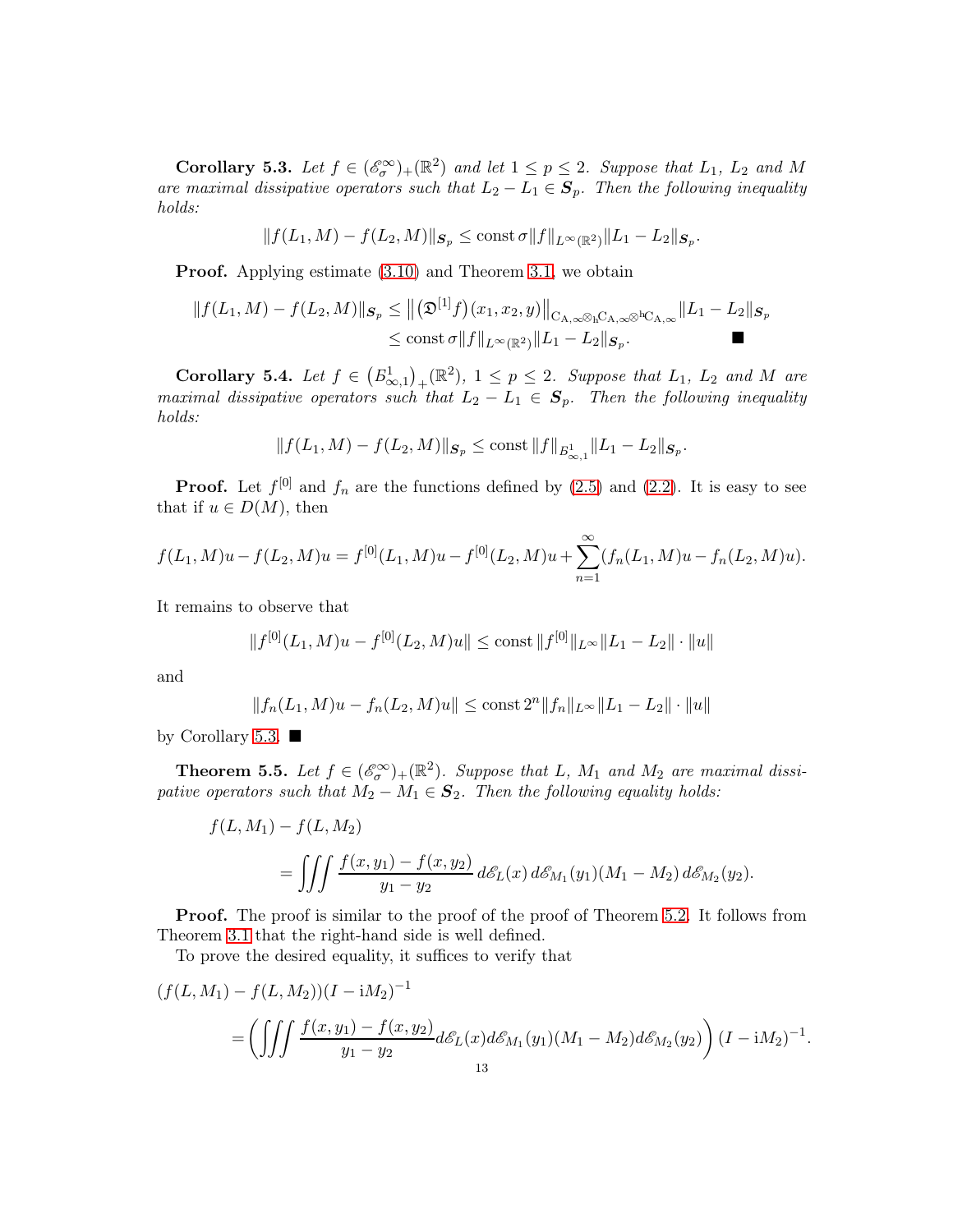Note that Lemma [5.1](#page-10-1) of this paper and Theorem 5.2 of [\[ANP\]](#page-16-3) imply the following equality:

$$
\lim_{\varepsilon \to 0} \left( \iiint \frac{f(x, y_1) - f(x, y_2)}{y_1 - y_2} d\mathcal{E}_L(x) d\mathcal{E}_{M_1}(y_1) (M_1(\varepsilon) - M_2(\varepsilon)) d\mathcal{E}_{M_2}(y_2) \right) (I - iM_2)^{-1}
$$
  
= 
$$
\left( \iiint \frac{f(x, y_1) - f(x, y_2)}{y_1 - y_2} d\mathcal{E}_L(x) d\mathcal{E}_{M_1}(y_1) (M_1 - M_2) d\mathcal{E}_{M_2}(y_2) \right) (I - iM_2)^{-1}
$$

in the norm of  $S_2$ . On the other hand, we have

$$
\lim_{\varepsilon \to 0} \left( \iiint \frac{f(x, y_1) - f(x, y_2)}{y_1 - y_2} d\varepsilon_L(x) d\varepsilon_{M_1}(y_1) (M_1(\varepsilon) - M_2(\varepsilon)) d\varepsilon_{M_2}(y_2) \right) (I - iM_2)^{-1}
$$
\n
$$
= \lim_{\varepsilon \to 0} \left( \iiint \frac{f(x, y_1) - f(x, y_2)}{y_1 - y_2} \left( \frac{y_1}{1 - i\varepsilon y_1} - \frac{y_2}{1 - i\varepsilon y_2} \right) d\varepsilon_L(x) d\varepsilon_{M_1}(y_1) d\varepsilon_{M_2}(y_2) \right) (I - iM_2)^{-1}
$$
\n
$$
= \lim_{\varepsilon \to 0} \iiint \frac{f(x, y_1) - f(x, y_2)}{(1 - i\varepsilon y_1)(1 - i\varepsilon y_2)(1 - iy_2)} d\varepsilon_L(x) d\varepsilon_{M_1}(y_1) d\varepsilon_{M_2}(y_2)
$$
\n
$$
= \lim_{\varepsilon \to 0} \iiint \frac{f(x, y_1)}{(1 - i\varepsilon y_1)(1 - i\varepsilon y_2)(1 - iy_2)} d\varepsilon_L(x) d\varepsilon_{M_1}(y_1) d\varepsilon_{M_2}(y_2)
$$
\n
$$
- \lim_{\varepsilon \to 0} \iiint \frac{f(x, y_2)}{(1 - i\varepsilon y_1)(1 - i\varepsilon y_2)(1 - iy_2)} d\varepsilon_L(x) d\varepsilon_{M_1}(y_1) d\varepsilon_{M_2}(y_2) = X_{\varepsilon} - Y_{\varepsilon},
$$

where

$$
X_{\varepsilon} \stackrel{\text{def}}{=} \lim_{\varepsilon \to 0} \left( \iint \frac{f(x, y_1)}{1 - i\varepsilon y_1} d\mathcal{E}_L(x) d\mathcal{E}_{M_1}(y_1) \right) (I - i\varepsilon M_2)^{-1} (I - iM_2)^{-1}
$$

and

$$
Y_{\varepsilon} \stackrel{\text{def}}{=} \lim_{\varepsilon \to 0} \left( \iint \frac{f(x, y_2)}{(1 - i\varepsilon y_2)(1 - iy_2)} d\mathscr{E}_L(x) (I - i\varepsilon M_1)^{-1} d\mathscr{E}_{M_2}(y_2) \right).
$$

Clearly,

$$
\lim_{\varepsilon \to 0} X_{\varepsilon}
$$
\n
$$
= \lim_{\varepsilon \to 0} \left( \iint \frac{f(x, y_1)}{1 - iy_1} d\mathcal{E}_L(x) d\mathcal{E}_{M_1}(y_1) \right) (I - i\varepsilon M_1)^{-1} (I - iM_1)(I - iM_2)^{-1} (I - i\varepsilon M_2)^{-1}
$$
\n
$$
= \left( \iint \frac{f(x, y_1)}{1 - iy_1} d\mathcal{E}_L(x) d\mathcal{E}_{M_1}(y_1) \right) (I - iM_1)(I - iM_2)^{-1}
$$
\n
$$
= f(L, M_1)(I - iM_2)^{-1}
$$

in the strong operator topology. To evaluate the limit  $\lim_{\varepsilon \to 0} Y_{\varepsilon}$ , we observe that by analogy with the passage to the limit in [\(5.1\)](#page-11-1), we have

$$
\lim_{\varepsilon \to 0} \iint \frac{f(x, y_2)}{1 - iy_2} d\mathcal{E}_L(x) (I - i\varepsilon M_1)^{-1} d\mathcal{E}_{M_2}(y_2) = \iint \frac{f(x, y_2)}{1 - iy_2} d\mathcal{E}_L(x) d\mathcal{E}_{M_2}(y_2)
$$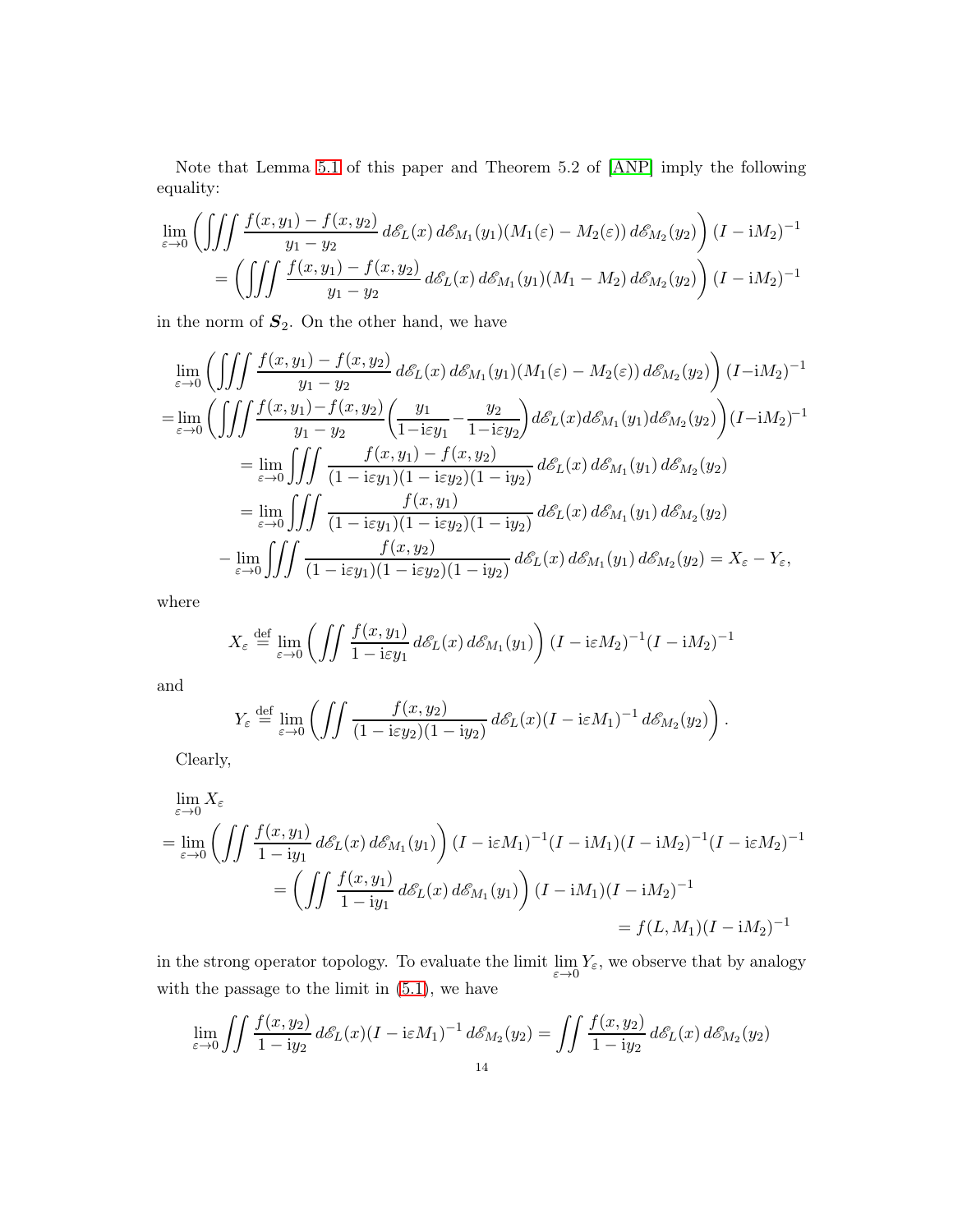in the strong operator topology. Consequently,

$$
\lim_{\varepsilon \to 0} Y_{\varepsilon} = \lim_{\varepsilon \to 0} \left( \iint \frac{f(x, y_2)}{1 - iy_2} d\mathcal{E}_L(x) (I - i\varepsilon M_1)^{-1} d\mathcal{E}_{M_2}(y_2) \right) (I - i\varepsilon M_2)^{-1}
$$

$$
= \iint \frac{f(x, y_2)}{1 - iy_2} d\mathcal{E}_L(x) d\mathcal{E}_{M_2}(y_2) = f(L, M_2)(1 - iM_2)^{-1}.
$$

in the strong operator topology. Thus, we have proved that

$$
\lim_{\varepsilon \to 0} \left( \iiint \frac{f(x, y_1) - f(x, y_2)}{y_1 - y_2} d\mathcal{E}_L(x) d\mathcal{E}_{M_1}(y_1) (M_1(\varepsilon) - M_2(\varepsilon)) d\mathcal{E}_{M_2}(y_2) \right) (I - iM_2)^{-1}
$$
  
=  $(f(L, M_1) - f(L, M_2))(I - iM_2)^{-1}$ 

in the strong operator topology.  $\blacksquare$ .

<span id="page-14-0"></span>Corollary 5.6. Let  $f \in (\mathscr{E}_{\sigma}^{\infty})_{+}(\mathbb{R}^{2})$  and let  $1 \leq p \leq 2$ . Suppose that L,  $M_{1}$  and  $M_{2}$ are maximal dissipative operators such that  $M_2 - M_1 \in S_p$ . Then the following estimate holds:

$$
||f(L,M_1) - f(L,M_2)||_{\mathcal{S}_p} \le \text{const} \,\sigma ||f||_{L^{\infty}(\mathbb{R}^2)} ||M_1 - M_2||_{\mathcal{S}_p}.
$$

Proof. Applying estimate [\(3.13\)](#page-6-3) and Theorem [3.1,](#page-7-0) we obtain

$$
||f(L, M_1) - f(L, M_2)||_{\mathcal{S}_p} \le ||(\mathfrak{D}^{[2]}f)(x, y_1, y_2)||_{C_{A, \infty} \otimes hC_{A, \infty}} \otimes hC_{A, \infty}} ||M_1 - M_2||_{\mathcal{S}_p}
$$
  

$$
\le \text{const } \sigma ||f||_{L^{\infty}(\mathbb{R}^2)} ||L_1 - L_2||_{\mathcal{S}_p}.
$$

<span id="page-14-1"></span>Corollary 5.7. Let  $f \in (B^1_{\infty,1})_+(\mathbb{R}^2)$ ,  $1 \leq p \leq 2$ . Suppose that L,  $M_1$  and  $M_2$  are maximal dissipative operators such that  $M_2 - M_1 \in S_p$ . Then the following inequality holds:

$$
|| f(L, M_1) - f(L, M_2)||_{\mathcal{S}_p} \le \text{const} ||f||_{B_{\infty, 1}^1} ||M_1 - M_2||_{\mathcal{S}_p}.
$$

**Proof.** Let  $f^{[0]}$  and  $f_n$  be the functions defined by [\(2.5\)](#page-3-0) and [\(2.2\)](#page-2-2). It is easy to see that if  $u \in D(M_1) = D(M_2)$  then

$$
f(L,M_1)u - f(L,M_2)u = f^{[0]}(L,M_1)u - f^{[0]}(L,M_2)u + \sum_{n=1}^{\infty} (f_n(L,M_1)u - f_n(L,M_2)u).
$$

It remains to observe that

$$
||f^{[0]}(L,M_1)u - f^{[0]}(L,M_2)u|| \le \text{const } ||f^{[0]}||_{L^{\infty}} ||M_1 - M_2|| \cdot ||u||
$$

and

$$
||f_n(L, M_1)u - f_n(L, M_2)u|| \le \text{const } 2^n ||f_n||_{L^{\infty}} ||M_1 - M_2|| \cdot ||u||
$$
 by Corollary 5.6.  $\blacksquare$ 

<span id="page-14-2"></span>**Theorem 5.8.** Let  $f \in (B^1_{\infty,1})_+(\mathbb{R}^2)$ ,  $1 \leq p \leq 2$ . Suppose that  $L_1$ ,  $L_2$ ,  $M_1$  and  $M_2$ are maximal dissipative operators such that  $L_2 - L_1 \in \mathbf{S}_p$  and  $M_2 - M_1 \in \mathbf{S}_p$ . Then the following inequality holds:

$$
|| f(L_1, M_1) - f(L_2, M_2)||_{\mathcal{S}_p} \le \text{const } ||f||_{B_{\infty,1}^1} \max \big\{ ||L_1 - L_2||_{\mathcal{S}_p}, ||M_1 - M_2||_{\mathcal{S}_p} \big\}.
$$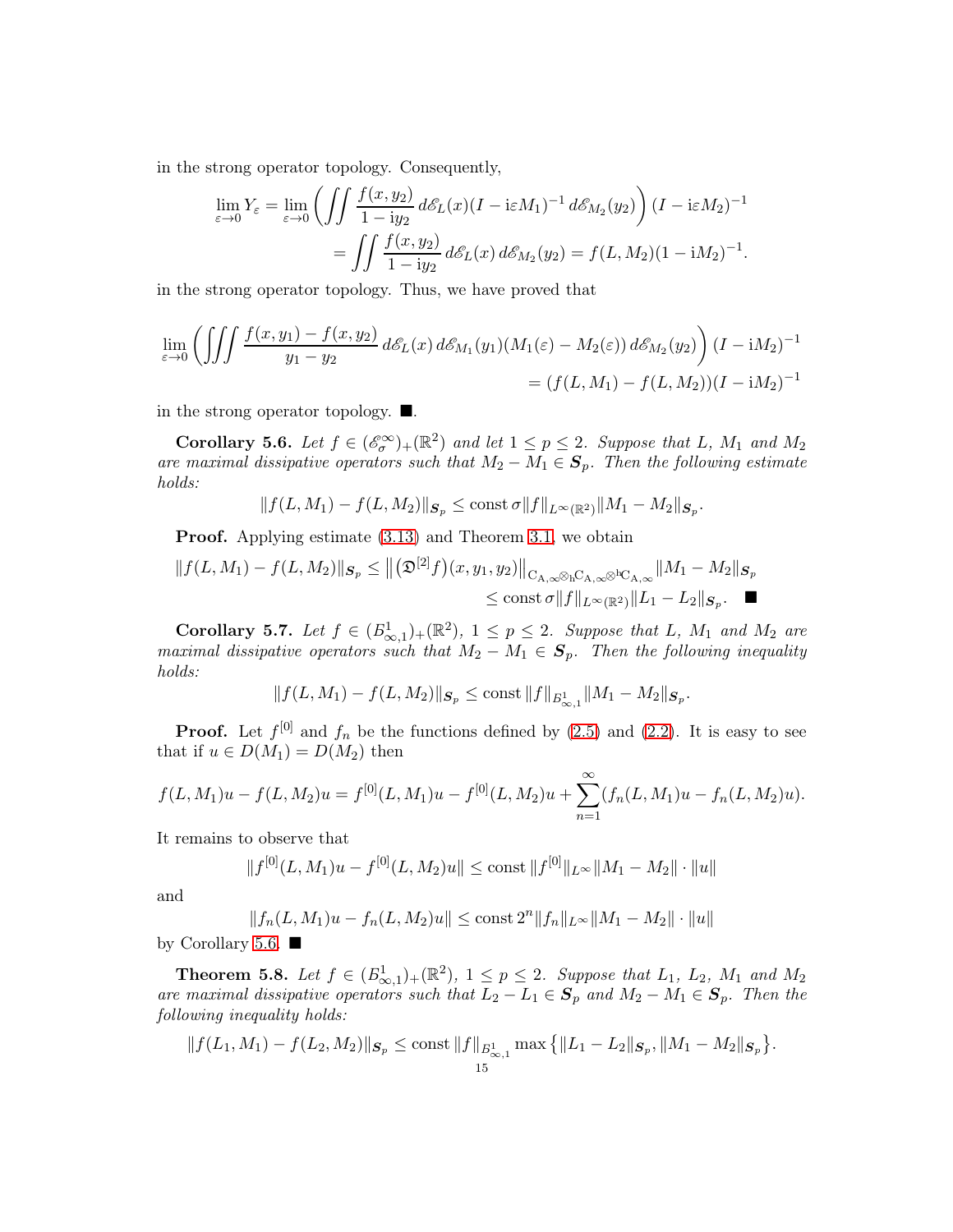Proof. We have

 $|| f(L_1, M_1) - f(L_2, M_2)||_{\mathcal{S}_p} \le || f(L_1, M_1) - f(L_2, M_1)||_{\mathcal{S}_p} + || f(L_2, M_1) - f(L_2, M_2)||_{\mathcal{S}_p}.$ It remains to apply Corollaries [5.4](#page-12-1) and [5.7.](#page-14-1)

**Theorem 5.9.** Let  $f \in (B^1_{\infty,1})_+(\mathbb{R}^2)$ . Suppose that  $L_1$ ,  $L_2$ ,  $M_1$  and  $M_2$  are maximal dissipative operators such that  $L_1 - L_2 \in S_2$  and  $M_1 - M_2 \in S_2$ . Then the following equality holds:

$$
f(L_1, M_1) - f(L_2, M_2)
$$
  
= 
$$
\iiint \frac{f(x_1, y) - f(x_2, y)}{x_1 - x_2} d\mathcal{E}_{L_1}(x_1) (L_1 - L_2) d\mathcal{E}_{L_2}(x_2) d\mathcal{E}_{M_1}(y),
$$
  
+ 
$$
\iiint \frac{f(x, y_1) - f(x, y_2)}{y_1 - y_2} d\mathcal{E}_{L_2}(x) d\mathcal{E}_{M_1}(y_1) (M_1 - M_2) d\mathcal{E}_{M_2}(y_2).
$$
 (5.2)

Here it is worth to say the same words as in the remark following Theorem [5.2.](#page-10-2) **Proof.** Suppose first that  $f \in \mathcal{E}_{\sigma}^{\infty}(\mathbb{R}^{2})$ . By Theorem [5.2,](#page-10-2) we have

<span id="page-15-0"></span>
$$
f(L_1, M_1) - f(L_2, M_1)
$$
  
= 
$$
\iiint \frac{f(x_1, y) - f(x_2, y)}{x_1 - x_2} d\mathcal{E}_{L_1}(x_1) (L_1 - L_2) d\mathcal{E}_{L_2}(x_2) d\mathcal{E}_{M_1}(y),
$$

while by Theorem [5.5,](#page-12-2) we have

$$
f(L_2, M_1) - f(L_2, M_2)
$$
  
= 
$$
\iiint \frac{f(x, y_1) - f(x, y_2)}{y_1 - y_2} d\mathcal{E}_{L_2}(x) d\mathcal{E}_{M_1}(y_1) (M_1 - M_2) d\mathcal{E}_{M_2}(y_2).
$$

It remains to observe that

$$
f(L_1, M_1) - f(L_2, M_2) = (f(L_1, M_1) - f(L_2, M_1)) + (f(L_2, M_1) - f(L_2, M_2)).
$$

Clearly, the set  $\bigcup_{\sigma>0}$  ( $\mathscr{E}_{\sigma}^{\infty}$ )+( $\mathbb{R}^{2}$ ) is dense in the space  $(B_{\infty,1}^{1})$ +( $\mathbb{R}^{2}$ ). It remains to observe that the set of functions f in  $(B_{\infty,1}^1)_+(\mathbb{R}^2)$ , for which inequality [\(5.2\)](#page-15-0) holds is closed in the space  $(B^1_{\infty,1})_+(\mathbb{R}^2)$ . This follows from Theorem [5.8](#page-14-2) and Theorem [3.1.](#page-7-0)

Similarly, we can obtain the following result:

**Theorem 5.10.** Let  $f \in (B^1_{\infty,1})_+(\mathbb{R}^2)$ . Suppose that  $L_1$ ,  $L_2$ ,  $M_1$  and  $M_2$  are maximal dissipative operators such that  $L_1 - L_2 \in S_2$  and  $M_1 - M_2 \in S_2$ . Then the following equality holds:

$$
f(L_1, M_1) - f(L_2, M_2)
$$
  
= 
$$
\iiint \frac{f(x_1, y) - f(x_2, y)}{x_1 - x_2} d\mathcal{E}_{L_1}(x_1)(L_1 - L_2) d\mathcal{E}_{L_2}(x_2) d\mathcal{E}_{M_2}(y),
$$
  
+ 
$$
\iiint \frac{f(x, y_1) - f(x, y_2)}{y_1 - y_2} d\mathcal{E}_{L_1}(x) d\mathcal{E}_{M_1}(y_1)(M_1 - M_2) d\mathcal{E}_{M_2}(y_2).
$$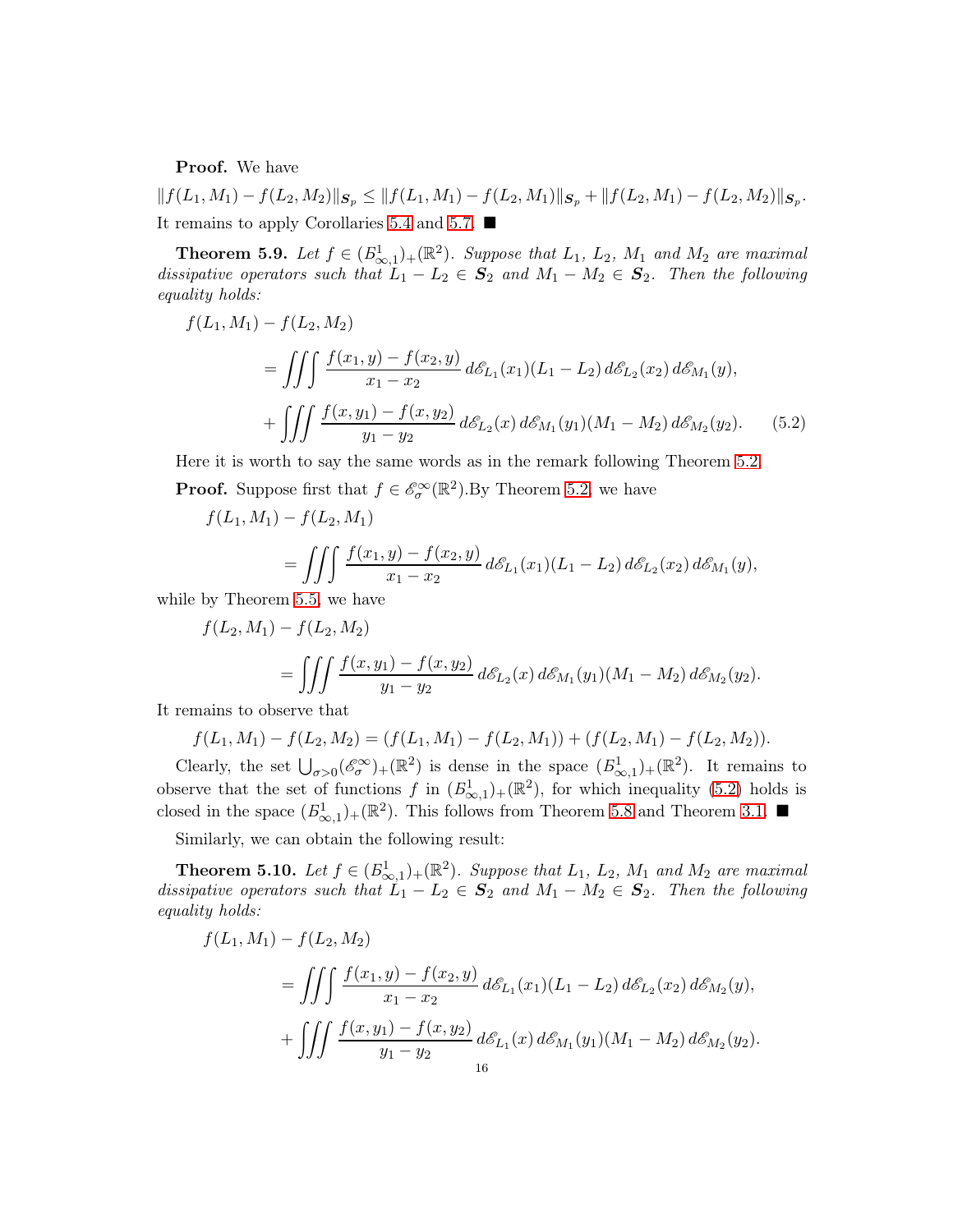### **REFERENCES**

- <span id="page-16-3"></span>[ANP] A.B. ALEKSANDROV, F.L. NAZAROV and V.V. PELLER, Functions of noncommuting self-adjoint operators under perturbation and estimates of triple operator integrals, Adv. Math.  $295$  (2016), 1–52.
- <span id="page-16-5"></span>[AP4] A.B. ALEKSANDROV and V.V. PELLER, Operator Lipschitz functions, Uspekhi Matem. Nauk 71:4 (2016), 3–106.
	- English transl.: Russian Mathematical Surveys 71:4 (2016), 605–702.
- <span id="page-16-8"></span>[AP5] A.B. ALEKSANDROV and V.V. PELLER, Multiple operator integrals, Haagerup and Haagerup-like tensor products, and operator ideals, Bulletin London Math. Soc. 49 (2016), 463–479.
- <span id="page-16-2"></span>[AP6] A.B. ALEKSANDROV and V.V. PELLER, Dissipative operators and operator Lipschitz functions, Proc. Amer. Math. Soc.  $147:5$  (2019), 2081 – 2093.
- <span id="page-16-1"></span>[AP7] A.B. ALEKSANDROV and V.V. PELLER, Functions of perturbed commuting dissipative operators, Math. Nachr., to appear
- <span id="page-16-0"></span>[AP8] A.B. ALEKSANDROV and V.V. PELLER, Functions of perturbed noncommuting unbounded selfadjoint operators, to appear
- [BS1] M.S. BIRMAN and M.Z. SOLOMYAK, *Double Stieltjes operator integrals*, Problems of Math. Phys., Leningrad. Univ. 1 (1966), 33–67 (Russian). English transl.: Topics Math. Physics 1 (1967), 25–54, Consultants Bureau Plenum Publishing Corporation, New York.
- [BS2] M.S. Birman and M.Z. Solomyak, Double Stieltjes operator integrals. II, Problems of Math. Phys., Leningrad. Univ. 2 (1967), 26–60 (Russian). English transl.: Topics Math. Physics 2 (1968), 19–46, Consultants Bureau Plenum Publishing Corporation, New York.
- <span id="page-16-11"></span>[BS3] M.S. Birman and M.Z. Solomyak, Double Stieltjes operator integrals. III, Problems of Math. Phys., Leningrad. Univ. 6 (1973), 27–53 (Russian).
- [DK] YU.L. DALETSKII and S.G. KREIN, Integration and differentiation of functions of Hermitian operators and application to the theory of perturbations (Russian), Trudy Sem. Functsion. Anal., Voronezh. Gos. Univ. 1 (1956), 81–105.
- <span id="page-16-7"></span>[JTT] K. JUSCHENKO, I.G. TODOROV and L. TUROWSKA, *Multidimensional operator multipliers*, Trans. Amer. Math. Soc. 361 (2009), 4683–4720.
- <span id="page-16-10"></span>[N] M.A. Naimark, Spectral functions of a symmetric operator, (Russian), Izvestia Akad. Nauk SSSR, ser. Math. 4:3 (1940), 277–318.
- <span id="page-16-4"></span>[Pee] J. Peetre, New thoughts on Besov spaces, Duke Univ. Press., Durham, NC, 1976.
- <span id="page-16-9"></span>[Pe2] V.V. Peller, Hankel operators in the perturbation theory of unbounded self-adjoint operators, Analysis and partial differential equations, 529–544, Lecture Notes in Pure and Appl. Math., 122, Marcel Dekker, New York, 1990.
- <span id="page-16-6"></span>[Pe3] V.V. Peller, Multiple operator integrals in perturbation theory, Bull. Math. Sci. 6 (2016), 15–88.